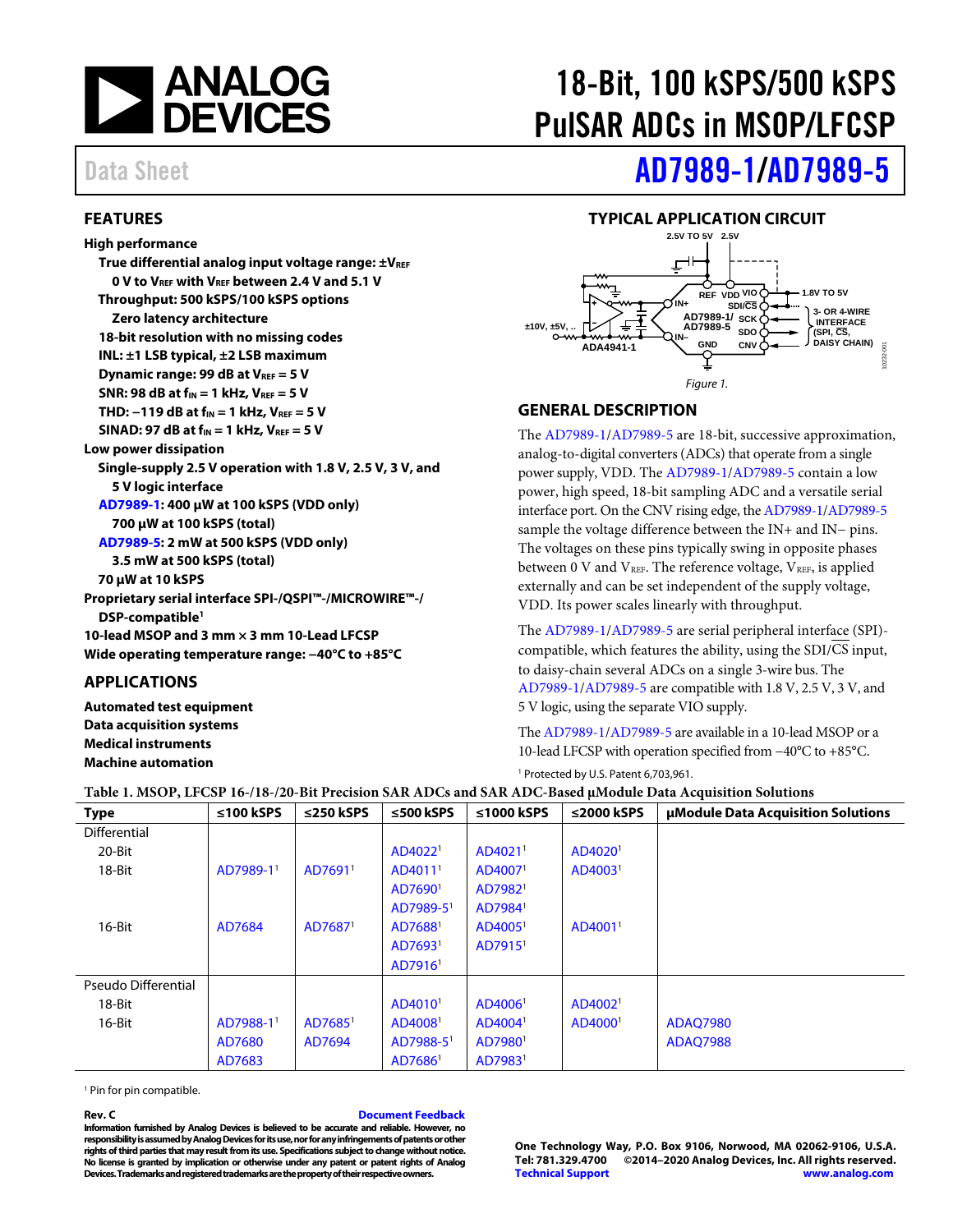# AD7989-1/AD7989-5

# **TABLE OF CONTENTS**

# <span id="page-1-0"></span>**REVISION HISTORY**

## $6/2020$ —Rev. B to Rev. C

| Changes to Features Section, Applications Section, Figure 1, |
|--------------------------------------------------------------|
|                                                              |
|                                                              |
| Changes to Timing Specifications Section and Table 4 5       |
| Deleted Table 5 and Figure 3; Renumbered Sequentially 6      |
|                                                              |
| Added Thermal Resistance Section and Table 6; Renumbered     |
|                                                              |
|                                                              |
|                                                              |
| Changes to Voltage Reference Input Section and Power Supply  |
|                                                              |

## $1/2017$ –Rev. A to Rev. B

| Changed VIO = 2.3 V to 5.5 V to VIO = 1.71 V to 5.5 V  3 |  |
|----------------------------------------------------------|--|
|                                                          |  |
| Changed VIO = 2.3 V to 5.5 V to VIO = 1.71 V to 5.5 V  4 |  |

| Evaluating AD7989-1/AD7989-5 Performance  21 |  |
|----------------------------------------------|--|
|                                              |  |
|                                              |  |
|                                              |  |

| Change to Single-Ended to Differential Driver Section Title16 |  |
|---------------------------------------------------------------|--|
|                                                               |  |
|                                                               |  |
|                                                               |  |
|                                                               |  |

# 7/2014-Rev. 0 to Rev. A

# 1/2014-Revision 0: Initial Version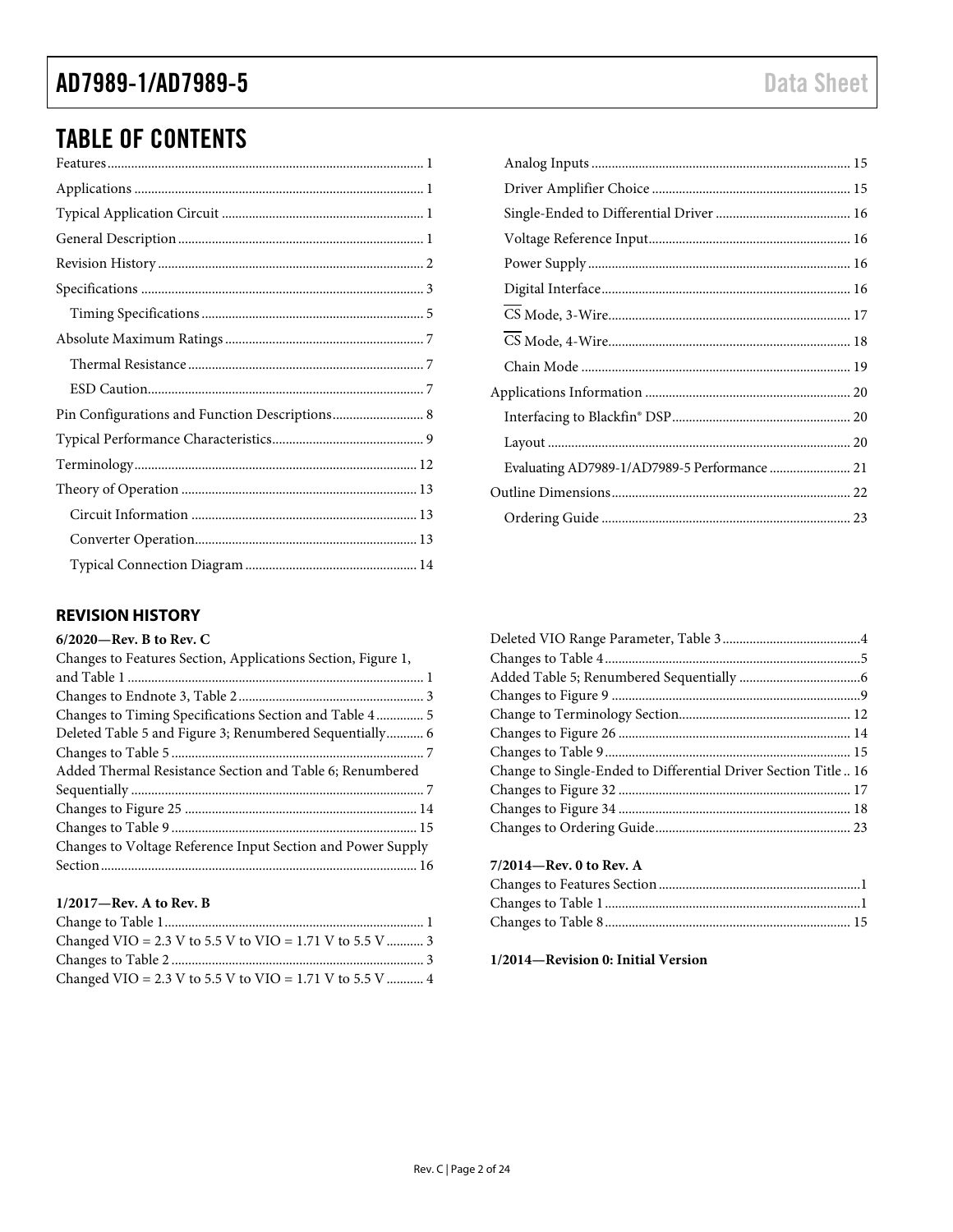# <span id="page-2-0"></span>SPECIFICATIONS

VDD = 2.5 V, VIO = 1.71 V to 5.5 V, V<sub>REF</sub> = 5 V, T<sub>A</sub> =  $-40^{\circ}$ C to +85 $^{\circ}$ C, unless otherwise noted.

## <span id="page-2-1"></span>**Table 2.**

| <b>Parameter</b>                                              | <b>Test Conditions/Comments</b>     | <b>Min</b>                    | <b>Typ</b>                    | <b>Max</b>               | Unit             |
|---------------------------------------------------------------|-------------------------------------|-------------------------------|-------------------------------|--------------------------|------------------|
| <b>RESOLUTION</b>                                             |                                     | 18                            |                               |                          | <b>Bits</b>      |
| <b>ANALOG INPUT</b>                                           |                                     |                               |                               |                          |                  |
| Voltage Range                                                 | $IN + - IN -$                       | $-VREF$                       |                               | $+VREF$                  | v                |
| Absolute Input Voltage                                        | $IN+$ and $IN-$                     | $-0.1$                        |                               | $V_{REF} + 0.1$          | v                |
| Common-Mode Input Range                                       | $IN+$ and $IN-$                     | $V_{\text{RFE}} \times 0.475$ | $V_{\text{RFE}} \times 0.5$   | $V_{REF}$ $\times$ 0.525 | V                |
| Analog Input Common Mode Rejection<br>Ratio (CMRR)            | $f_{IN}$ = 450 kHz                  |                               | 67                            |                          | dB               |
| Leakage Current at 25°C                                       | Acquisition phase                   |                               | 200                           |                          | nA               |
| Input Impedance                                               |                                     |                               | See the Analog Inputs section |                          |                  |
| <b>ACCURACY</b>                                               |                                     |                               |                               |                          |                  |
| No Missing Codes                                              |                                     | 18                            |                               |                          | <b>Bits</b>      |
| <b>Differential Nonlinearity Error (DNL)</b>                  |                                     | $-0.85$                       | ±0.5                          | $+1.5$                   | <b>LSB</b>       |
| Integral Nonlinearity Error (INL)                             |                                     | $-2$                          | ±1                            | $+2$                     | <b>LSB</b>       |
| <b>Transition Noise</b>                                       | $V_{REF} = 5 V$                     |                               | 1.05                          |                          | LSB <sup>1</sup> |
| Gain Error, T <sub>MIN</sub> to T <sub>MAX</sub> <sup>2</sup> |                                     | $-0.023$                      | $+0.004$                      | $+0.023$                 | % of FS          |
| Gain Error Temperature Drift                                  |                                     |                               | ±1                            |                          | ppm/°C           |
| Zero Error, T <sub>MIN</sub> to T <sub>MAX</sub> <sup>2</sup> |                                     |                               | ±100                          | $+700$                   | μV               |
| Zero Temperature Drift                                        |                                     |                               | 0.5                           |                          | ppm/°C           |
| Power Supply Rejection Ratio (PSRR)                           | $VDD = 2.5 V \pm 5\%$               |                               | 90                            |                          | dB               |
| <b>THROUGHPUT</b>                                             |                                     |                               |                               |                          |                  |
| AD7989-1 Conversion Rate                                      |                                     | 0                             |                               | 100                      | <b>kSPS</b>      |
| <b>AD7989-5 Conversion Rate</b>                               |                                     | 0                             |                               | 500                      | <b>kSPS</b>      |
| <b>Transient Response</b>                                     | Full-scale step                     |                               |                               | 400                      | ns               |
| <b>AC ACCURACY</b>                                            |                                     |                               |                               |                          |                  |
| <b>Dynamic Range</b>                                          | $V_{REF} = 5 V$                     | 97                            | 99                            |                          | dB <sup>3</sup>  |
|                                                               | $V_{\text{RFE}} = 2.5 V$            |                               | 93                            |                          | dB <sup>3</sup>  |
| Oversampled Dynamic Range <sup>4</sup>                        | $f_0 = 1$ kSPS                      |                               | 126                           |                          | dB <sup>3</sup>  |
| Signal-to-Noise Ratio (SNR)                                   | $f_{IN} = 1$ kHz, $V_{REF} = 5$ V   | 95.5                          | 98                            |                          | dB <sup>3</sup>  |
|                                                               | $f_{IN} = 1$ kHz, $V_{REF} = 2.5$ V |                               | 92.5                          |                          | dR <sup>3</sup>  |
| Spurious-Free Dynamic Range (SFDR)                            | $f_{IN} = 10$ kHz                   |                               | $-115$                        |                          | dB <sup>3</sup>  |
| Total Harmonic Distortion <sup>5</sup> (THD)                  | $f_{IN} = 10$ kHz                   |                               | $-120$                        |                          | dB <sup>3</sup>  |
| Signal-to-Noise-and-Distortion Ratio (SINAD)                  | $f_{IN} = 1$ kHz, $V_{REF} = 5$ V   |                               | 97                            |                          | dB <sup>3</sup>  |

<sup>1</sup> LSB means least significant bit. With the  $\pm$ 5 V input range, 1 LSB is 38.15  $\mu$ V.

<sup>2</sup> See th[e Terminology](#page-11-0) section. These specifications include full temperature range variation but not the error contribution from the external reference.

<sup>3</sup> All specifications expressed in decibels are referred to a full-scale range (FSR) and tested with an input signal at 0.5 dB below full scale, unless otherwise specified.

 $^4$  Dynamic range is obtained by oversampling the ADC running at a throughput, f $_{\rm s}$  of 500 kSPS followed by postdigital filtering with an output word rate of fo.

<sup>5</sup> Tested fully in production at  $f_{IN} = 1$  kHz.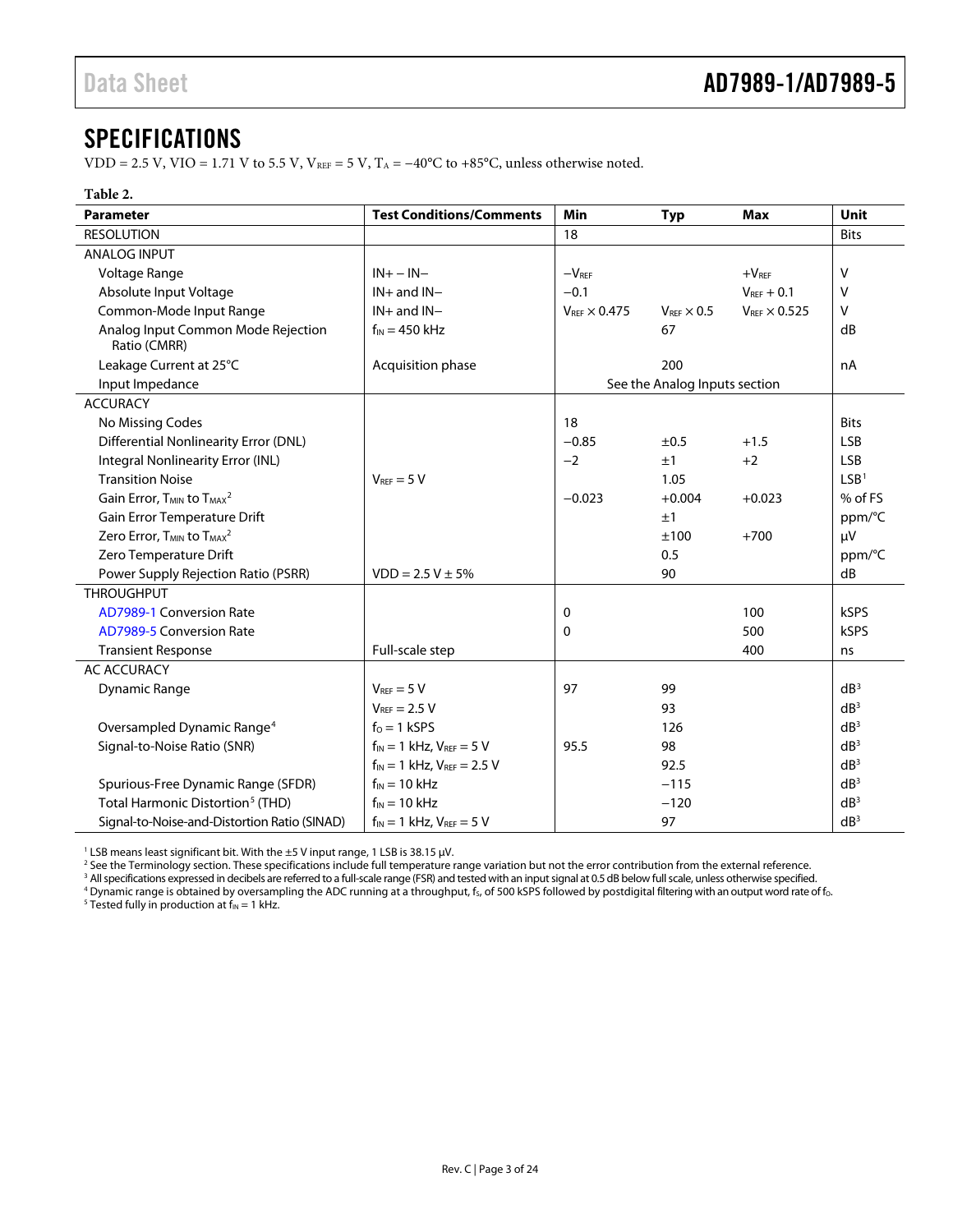# VDD = 2.5 V, VIO = 1.71 V to 5.5 V, VREF = 5 V, T<sub>A</sub> =  $-40^{\circ}$ C to +85 $^{\circ}$ C, unless otherwise noted.

## **Table 3.**

| Parameter                      | <b>Test Conditions/Comments</b>           | Min                                      | <b>Typ</b>     | <b>Max</b>                       | Unit              |
|--------------------------------|-------------------------------------------|------------------------------------------|----------------|----------------------------------|-------------------|
| <b>REFERENCE</b>               |                                           |                                          |                |                                  |                   |
| Voltage Range                  |                                           | 2.4                                      |                | 5.1                              | $\vee$            |
| <b>Load Current</b>            | $V_{REF} = 5 V$                           |                                          | 250            |                                  | μA                |
| <b>SAMPLING DYNAMICS</b>       |                                           |                                          |                |                                  |                   |
| -3 dB Input Bandwidth          |                                           |                                          | 10             |                                  | <b>MHz</b>        |
| <b>Aperture Delay</b>          | $VDD = 2.5 V$                             |                                          | $\overline{2}$ |                                  | ns                |
| <b>DIGITAL INPUTS</b>          |                                           |                                          |                |                                  |                   |
| Logic Levels                   |                                           |                                          |                |                                  |                   |
| $V_{IL}$                       | VIO > 3 V                                 | $-0.3$                                   |                | $+0.3 \times$ VIO                | $\vee$            |
|                                | $VIO \leq 3 V$                            | $-0.3$                                   |                | $+0.1 \times$ VIO                | $\vee$            |
| V <sub>IH</sub>                | VIO > 3 V                                 | $0.7 \times$ VIO                         |                | $VIO + 0.3$                      | V                 |
|                                | $VIO \leq 3 V$                            | $0.9 \times$ VIO                         |                | $VIO + 0.3$                      | V                 |
| Ιı                             |                                           | $-1$                                     |                | $+1$                             | μA                |
| Īн                             |                                           | $-1$                                     |                | $+1$                             | μA                |
| <b>DIGITAL OUTPUTS</b>         |                                           |                                          |                |                                  |                   |
| Data Format                    |                                           |                                          |                | Serial, 18 bits, twos complement |                   |
| Pipeline Delay                 |                                           | Conversion results available immediately |                |                                  |                   |
|                                |                                           |                                          |                | after completed conversion       |                   |
| $V_{OL}$                       | $I_{SINK} = +500 \mu A$                   |                                          |                | 0.4                              | $\vee$            |
| $V_{OH}$                       | $I_{\text{SOWRCE}} = -500 \mu A$          | $VIO - 0.3$                              |                |                                  | $\vee$            |
| POWER SUPPLIES                 |                                           |                                          |                |                                  |                   |
| <b>VDD</b>                     |                                           | 2.375                                    | 2.5            | 2.625                            | $\vee$            |
| <b>VIO</b>                     |                                           | 1.71                                     |                | 5.5                              | V                 |
| Standby Current <sup>1,2</sup> | VDD and VIO = $2.5$ V, $25^{\circ}$ C     |                                          | 0.35           |                                  | μA                |
| AD7989-1 Power Dissipation     | $VDD = 2.625 V, V_{REF} = 5 V, VIO = 3 V$ |                                          |                |                                  |                   |
| Total                          | 10 kSPS throughput                        |                                          | 70             | 86                               | μW                |
|                                | 100 kSPS throughput                       |                                          | 700            | 860                              | μW                |
| VDD Only                       |                                           |                                          | 400            |                                  | μW                |
| <b>REF Only</b>                |                                           |                                          | 170            |                                  | μW                |
| VIO Only                       |                                           |                                          | 130            |                                  | μW                |
| AD7989-5 Power Dissipation     | $VDD = 2.625 V, V_{REF} = 5 V, VIO = 3 V$ |                                          |                |                                  |                   |
| Total                          | 500 kSPS throughput                       |                                          | 3.5            | 4.3                              | mW                |
| VDD Only                       |                                           |                                          | $\overline{2}$ |                                  | mW                |
| <b>REF Only</b>                |                                           |                                          | 0.85           |                                  | mW                |
| VIO Only                       |                                           |                                          | 0.65           |                                  | mW                |
| <b>Energy per Conversion</b>   |                                           |                                          | 7.0            |                                  | nJ/sample         |
| <b>TEMPERATURE RANGE</b>       |                                           |                                          |                |                                  |                   |
| <b>Specified Performance</b>   | <b>TMIN to TMAX</b>                       | $-40$                                    |                | $+85$                            | $^{\circ}{\sf C}$ |

<sup>1</sup> With all digital inputs forced to VIO or ground as required.<br><sup>2</sup> During acquisition phase.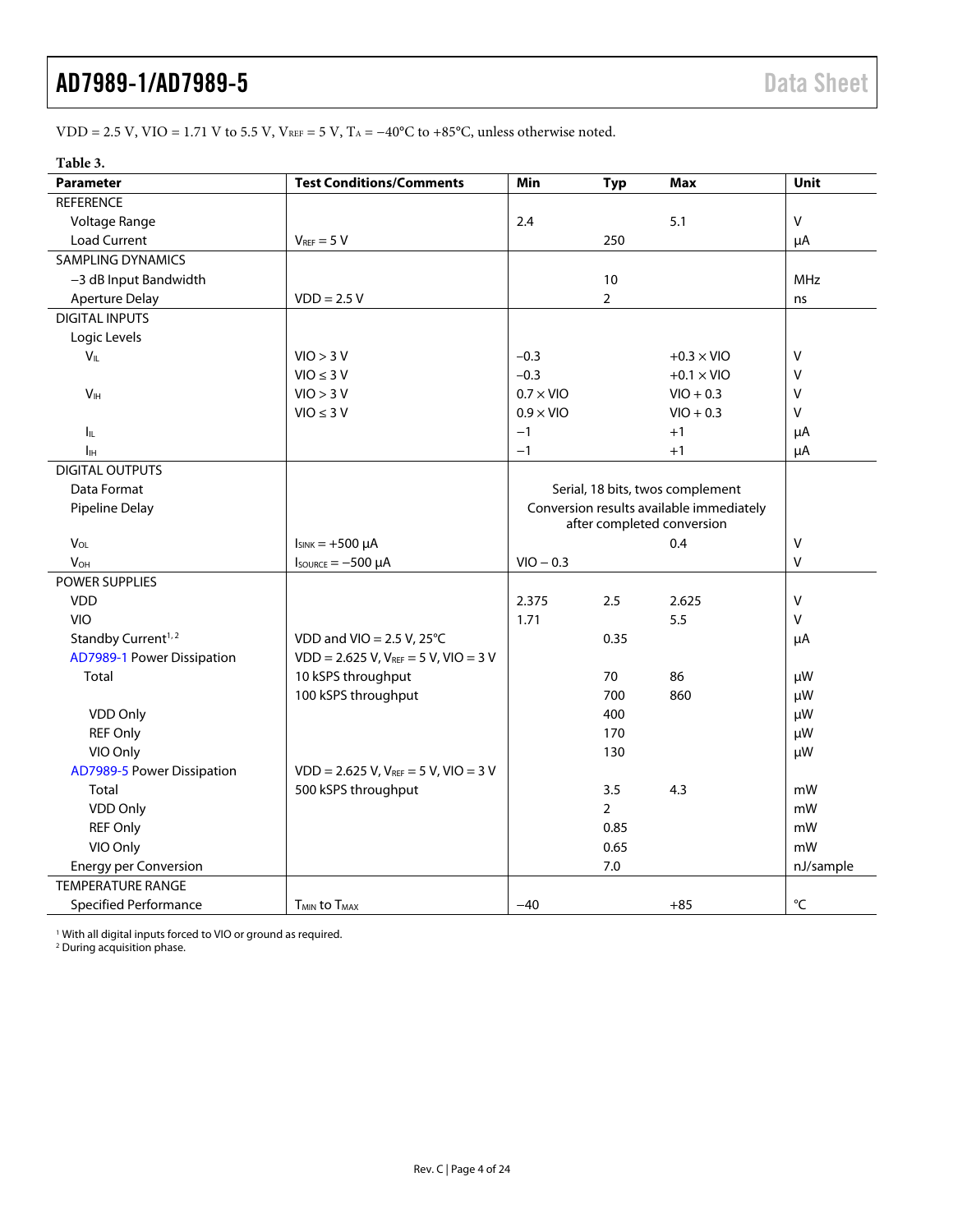# <span id="page-4-0"></span>**TIMING SPECIFICATIONS**

VDD = 2.37 V to 2.63 V, VIO = 1.71 V to 5.5 V, TA = −40°C to +85°C, unless otherwise noted. Se[e Figure 2](#page-5-0) for load conditions.

| Table 4.                                           |                   |                |            |            |      |
|----------------------------------------------------|-------------------|----------------|------------|------------|------|
| Parameter <sup>1</sup>                             | Symbol            | Min            | <b>Typ</b> | <b>Max</b> | Unit |
| <b>THROUGHPUT RATE</b>                             |                   |                |            |            |      |
| AD7989-1                                           |                   |                |            | 100        | kSPS |
| AD7989-5                                           |                   |                |            | 500        | kSPS |
| CONVERSION AND ACQUISITION TIMES                   |                   |                |            |            |      |
| Conversion Time: CNV Rising Edge to Data Available | tconv             |                |            |            |      |
| AD7989-1                                           |                   |                |            | 9500       | ns   |
| AD7989-5                                           |                   |                |            | 1600       | ns   |
| <b>Acquisition Time</b>                            | t <sub>ACQ</sub>  |                |            |            |      |
| AD7989-1                                           |                   | 500            |            |            | ns   |
| AD7989-5                                           |                   | 400            |            |            | ns   |
| <b>Time Between Conversions</b>                    | $t_{CYC}$         |                |            |            |      |
| AD7989-1                                           |                   | 10             |            |            | μs   |
| AD7989-5                                           |                   | $\overline{2}$ |            |            | μs   |
| CNV PULSE WIDTH (CS MODE)                          | tcnvh             | 500            |            |            | ns   |
| <b>SCK</b>                                         |                   |                |            |            |      |
| SCK Period (CS Mode)                               | tsck              |                |            |            |      |
| VIO Above 4.5 V                                    |                   | 10.5           |            |            | ns   |
| VIO Above 3 V                                      |                   | 12             |            |            | ns   |
| VIO Above 2.7 V                                    |                   | 13             |            |            | ns   |
| VIO Above 2.3 V                                    |                   | 15             |            |            | ns   |
| VIO Above 1.71 V                                   |                   | 22             |            |            | ns   |
| <b>SCK Period (Chain Mode)</b>                     | tsck              |                |            |            |      |
| VIO Above 4.5 V                                    |                   | 11.5           |            |            | ns   |
| VIO Above 3 V                                      |                   | 13             |            |            | ns   |
| VIO Above 2.7 V                                    |                   | 14             |            |            | ns   |
| VIO Above 2.3 V                                    |                   | 16             |            |            | ns   |
| VIO Above 1.71 V                                   |                   | 23             |            |            | ns   |
| <b>SCK Low Time</b>                                | tsckl             |                |            |            |      |
| VIO Above 2.3 V                                    |                   | 4.5            |            |            | ns   |
| VIO Above 1.71 V                                   |                   | 6              |            |            | ns   |
| <b>SCK High Time</b>                               | tsckh             |                |            |            |      |
| VIO Above 2.3 V                                    |                   | 4.5            |            |            | ns   |
| VIO Above 1.71 V                                   |                   | 6              |            |            | ns   |
| SCK Falling Edge to Data Remains Valid             | t <sub>HSDO</sub> | 3              |            |            | ns   |
| SCK Falling Edge to Data Valid Delay               | t <sub>DSDO</sub> |                |            |            |      |
| VIO Above 4.5 V                                    |                   |                |            | 9.5        | ns   |
| VIO Above 3 V                                      |                   |                |            | 11         | ns   |
| VIO Above 2.7 V                                    |                   |                |            | 12         | ns   |
| VIO Above 2.3 V                                    |                   |                |            | 14         | ns   |
| VIO Above 1.71 V                                   |                   |                | 14         | 21         | ns   |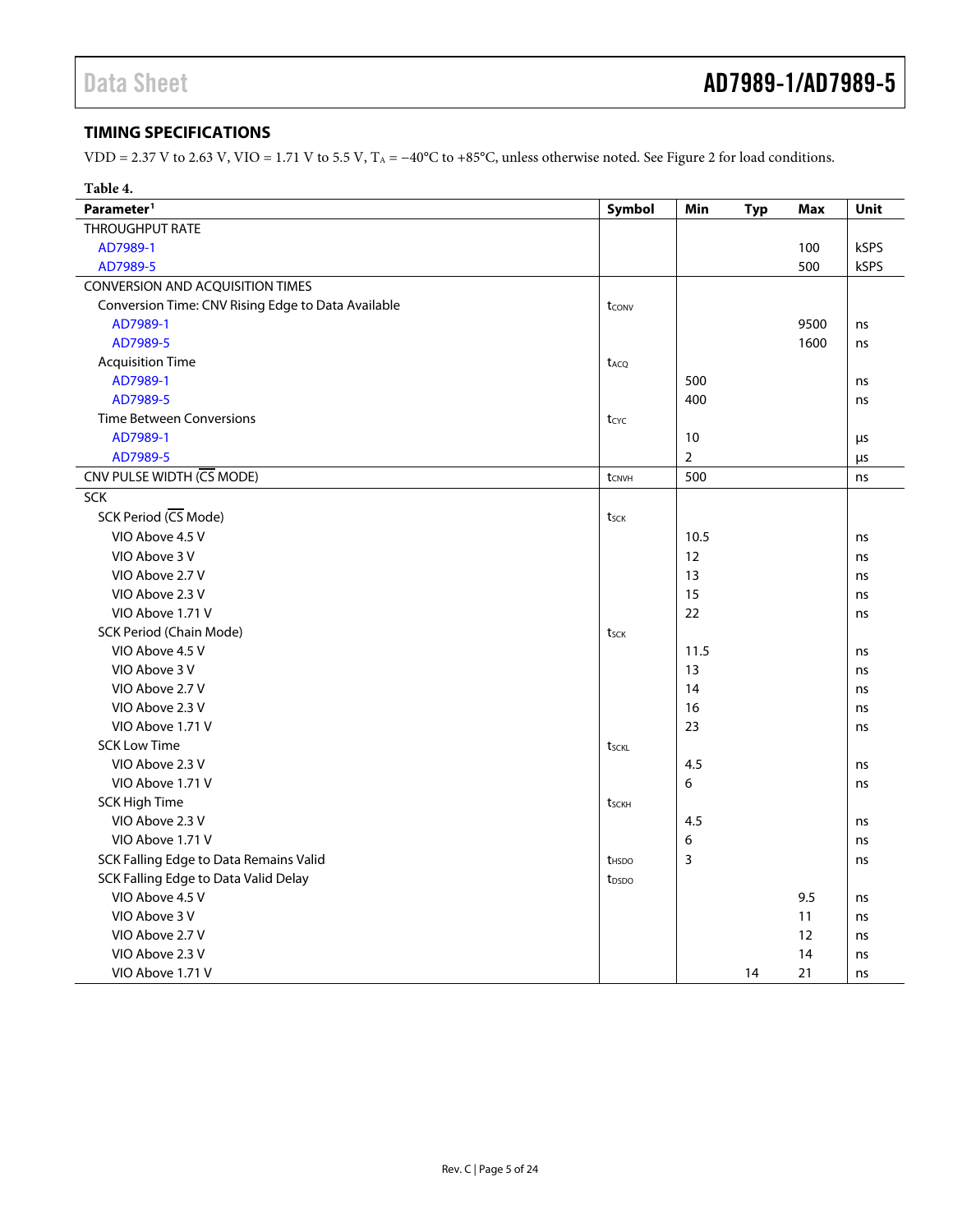<span id="page-5-1"></span>

| Parameter <sup>1</sup>                                                   | Symbol                 | Min | <b>Typ</b> | Max | Unit |
|--------------------------------------------------------------------------|------------------------|-----|------------|-----|------|
| CS MODE                                                                  |                        |     |            |     |      |
| CNV or SDI Low to SDO D17 MSB Valid                                      | t <sub>FN</sub>        |     |            |     |      |
| VIO Above 3 V                                                            |                        |     |            | 10  | ns   |
| VIO Above 2.3 V                                                          |                        |     |            | 15  | ns   |
| VIO Above 1.71 V                                                         |                        |     | 18         | 40  | ns   |
| CNV or SDI High or Last SCK Falling Edge to SDO High Impedance (CS Mode) | t <sub>DIS</sub>       |     |            | 20  | ns   |
| SDI Valid Setup Time from CNV Rising Edge (CS Mode)                      | tssdicnv               | 5   |            |     | ns   |
| SDI Valid Hold Time from CNV Rising Edge (CS Mode)                       | <b><i>UHSDICNV</i></b> |     |            |     |      |
| VIO Above 2.3 V                                                          |                        | 2   |            |     | ns   |
| VIO Above 1.71 V                                                         |                        | 10  |            |     | ns   |
| <b>CHAIN MODE</b>                                                        |                        |     |            |     |      |
| SCK Valid Setup Time from CNV Rising Edge                                | tssckcnv               | 5   |            |     | ns   |
| SCK Valid Hold Time from CNV Rising Edge                                 | thsckcnv               | 5   |            |     | ns   |
| SDI Valid Setup Time from SCK Falling Edge                               | tssdisck               | 2   |            |     | ns   |
| SDI Valid Hold Time from SCK Falling Edge                                | <b><i>UHSDISCK</i></b> | 3   |            |     | ns   |

<span id="page-5-0"></span><sup>1</sup> Timing parameters measured with respect to a falling edge are defined as triggered at X% VIO. Timing parameters measured with respect to a rising edge are defined as triggered at Y% VIO. For VIO ≤ 3 V, X = 90 and Y = 10. For VIO > 3 V, X = 70 and Y = 30. The minimum V $_{H_1}$  and maximum V $_{H_1}$  are used. See the Digital Inputs Specifications i[n Table 2.](#page-2-1)



*Figure 2. Load Circuit for Digital Interface Timing*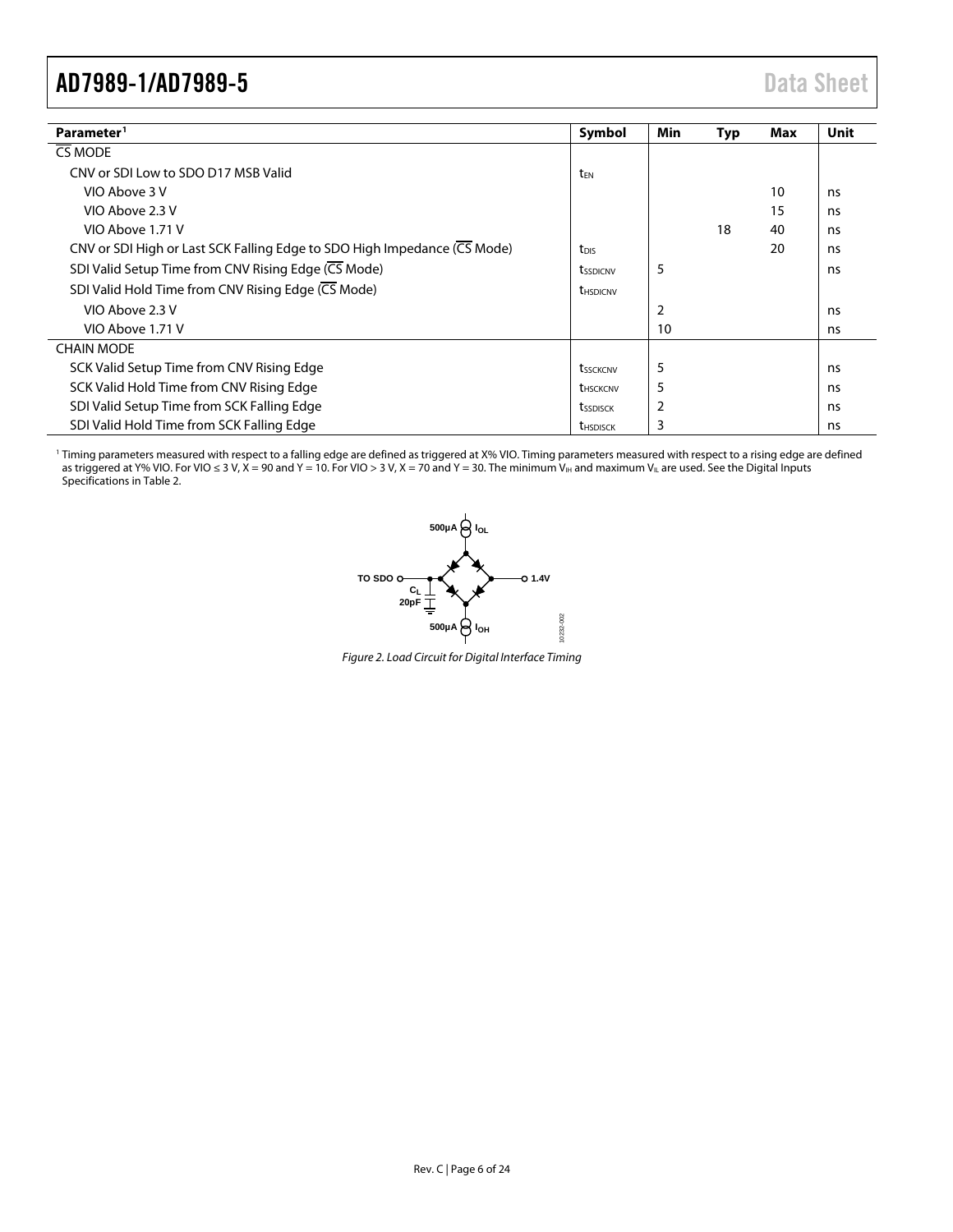# <span id="page-6-0"></span>ABSOLUTE MAXIMUM RATINGS

## **Table 5.**

| <b>Parameter</b>            | Rating                                               |
|-----------------------------|------------------------------------------------------|
| Analog Inputs               |                                                      |
| $IN+$ , $IN-$ to $GND1$     | $-0.3$ V to V <sub>REF</sub> + 0.3 V or $\pm$ 130 mA |
| Supply Voltage              |                                                      |
| <b>REF. VIO to GND</b>      | $-0.3$ V to $+6.0$ V                                 |
| VDD to GND                  | $-0.3$ V to $+3.0$ V                                 |
| VDD to VIO                  | $+3$ V to $-6$ V                                     |
| Digital Inputs to GND       | $-0.3$ V to VIO + 0.3 V                              |
| Digital Output to GND       | $-0.3$ V to VIO + 0.3 V                              |
| Storage Temperature Range   | $-65^{\circ}$ C to $+150^{\circ}$ C                  |
| <b>Junction Temperature</b> | $150^{\circ}$ C                                      |
| Reflow Soldering            | JEDEC Standard (J-STD-020)                           |

<sup>1</sup> See th[e Analog Inputs](#page-14-0) section for an explanation of IN+ and IN−.

Stresses at or above those listed under Absolute Maximum Ratings may cause permanent damage to the product. This is a stress rating only; functional operation of the product at these or any other conditions above those indicated in the operational section of this specification is not implied. Operation beyond the maximum operating conditions for extended periods may affect product reliability.

# <span id="page-6-1"></span>**THERMAL RESISTANCE**

Thermal performance is directly linked to printed circuit board (PCB) design and operating environment. Careful attention to PCB thermal design is required.

 $\theta_{JA}$  is the natural convection junction to ambient thermal resistance measured in a one cubic foot sealed enclosure.  $θ$ <sub>JC</sub> is the junction to case thermal resistance.

## **Table 6. Thermal Resistance**

| Package Type <sup>1</sup> | $\boldsymbol{\theta}$ ر | $\theta$ JC | Unit |
|---------------------------|-------------------------|-------------|------|
| RM-10                     | 200                     | 44          | °C/W |
| CP-10-9                   | 48.                     | 2.96        | °C/W |

<sup>1</sup> Test Condition 1: thermal impedance simulated values are based on use of a 2S2P JEDEC PCB. See the [Ordering Guide.](#page-22-0)

# <span id="page-6-2"></span>**ESD CAUTION**



ESD (electrostatic discharge) sensitive device. Charged devices and circuit boards can discharge without detection. Although this product features patented or proprietary protection circuitry, damage may occur on devices subjected to high energy ESD. Therefore, proper ESD precautions should be taken to avoid performance degradation or loss of functionality.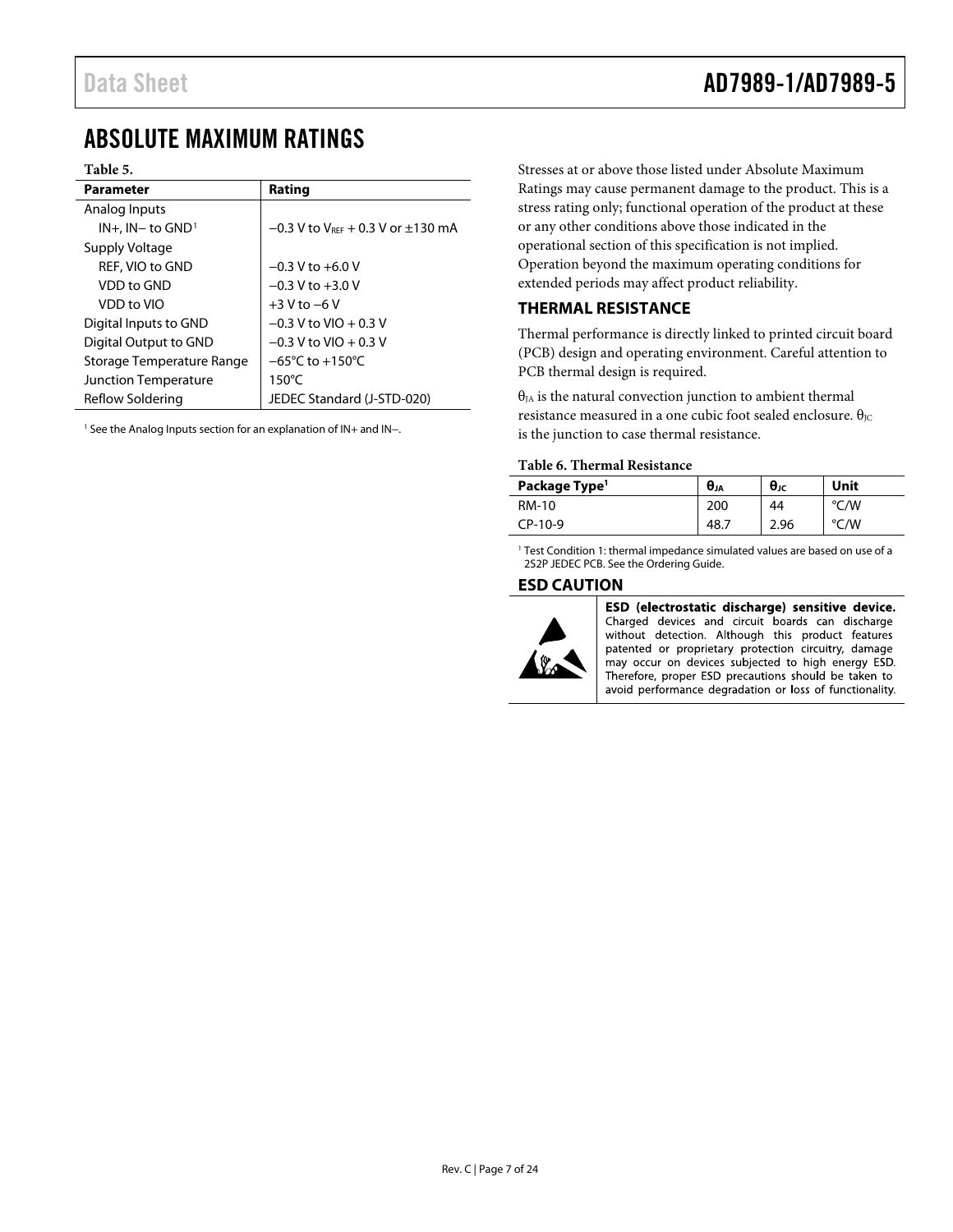# <span id="page-7-0"></span>PIN CONFIGURATIONS AND FUNCTION DESCRIPTIONS



*Figure 3. 10-Lead MSOP Pin Configuration*

| REF 1<br>VDD <sub>2</sub><br>$IN + 3$<br>$IN-4$<br>GND 5                                                                                                                                        |  | AD7989-1/<br>AD7989-5<br><b>TOP VIEW</b><br>(Not to Scale) | 9<br>8<br>7<br>6 | <b>10 VIO</b><br>SDI/CS<br><b>SCK</b><br><b>SDO</b><br>CNV |  |  |
|-------------------------------------------------------------------------------------------------------------------------------------------------------------------------------------------------|--|------------------------------------------------------------|------------------|------------------------------------------------------------|--|--|
| <b>NOTES</b><br><b>1. EXPOSED PAD. FOR THE LFCSP. THE</b><br>0232-005<br><b>EXPOSED PAD CAN BE CONNECTED TO GND.</b><br>THIS CONNECTION IS NOT REQUIRED TO<br>MEET THE ELECTRICAL PERFORMANCES. |  |                                                            |                  |                                                            |  |  |
| Figure 4. 10-Lead LFCSP Pin Configuration                                                                                                                                                       |  |                                                            |                  |                                                            |  |  |

## **Table 7. Pin Function Descriptions**

| Pin No.        | <b>Mnemonic</b> | Type <sup>1</sup> | <b>Description</b>                                                                                                                                                                                                                                                                                                              |
|----------------|-----------------|-------------------|---------------------------------------------------------------------------------------------------------------------------------------------------------------------------------------------------------------------------------------------------------------------------------------------------------------------------------|
|                | <b>REF</b>      | AI                | Reference Input Voltage. The REF range is 2.4 V to 5.1 V. This pin is referred to the GND pin and must be<br>decoupled closely to the GND pin with a 10 µF capacitor.                                                                                                                                                           |
| 2              | <b>VDD</b>      | P                 | Power Supply.                                                                                                                                                                                                                                                                                                                   |
| $\overline{3}$ | $IN+$           | AI                | Differential Positive Analog Input.                                                                                                                                                                                                                                                                                             |
| $\overline{4}$ | $IN-$           | AI                | Differential Negative Analog Input.                                                                                                                                                                                                                                                                                             |
| 5              | <b>GND</b>      | P                 | Power Supply Ground.                                                                                                                                                                                                                                                                                                            |
| 6              | <b>CNV</b>      | <b>DI</b>         | Conversion Input. This input has multiple functions. On its leading edge, it initiates the conversions and<br>selects the interface mode of the device: chain mode or chip select $(\overline{CS})$ mode. In $\overline{CS}$ mode, the SDO pin is<br>enabled when CNV is low. In chain mode, the data is read when CNV is high. |
| 7              | <b>SDO</b>      | DO                | Serial Data Output. The conversion result is output on this pin. It is synchronized to SCK.                                                                                                                                                                                                                                     |
| 8              | <b>SCK</b>      | <b>DI</b>         | Serial Data Clock Input. When the device is selected, the conversion result is shifted out by this clock.                                                                                                                                                                                                                       |
| 9              | SDI/CS          | <b>DI</b>         | Serial Data Input/Chip Select. This input has multiple functions. It selects the interface mode of the ADC as<br>follows:                                                                                                                                                                                                       |
|                |                 |                   | Chain mode is selected if this pin is low during the CNV rising edge. In this mode, SDI/CS is a data input<br>that daisy-chains the conversion results of two or more ADCs onto a single SDO line. The digital data level<br>on SDI/CS is the output on SDO with a delay of 16 SCK cycles.                                      |
|                |                 |                   | $\overline{\text{CS}}$ mode is selected if SDI/ $\overline{\text{CS}}$ is high during the CNV rising edge. In this mode, either SDI/ $\overline{\text{CS}}$ or CNV can<br>enable the serial output signals when low.                                                                                                            |
| 10             | <b>VIO</b>      | P                 | Input/Output Interface Digital Power. This pin is nominally at the same supply as the host interface (1.8 V,<br>2.5 V, 3 V, or 5 V).                                                                                                                                                                                            |
|                | EPAD            |                   | Exposed Pad. For the LFCSP, the exposed pad can be connected to GND. This connection is not required<br>to meet the electrical performances.                                                                                                                                                                                    |

1 AI means analog input, DI means digital input, DO means digital output, and P means power.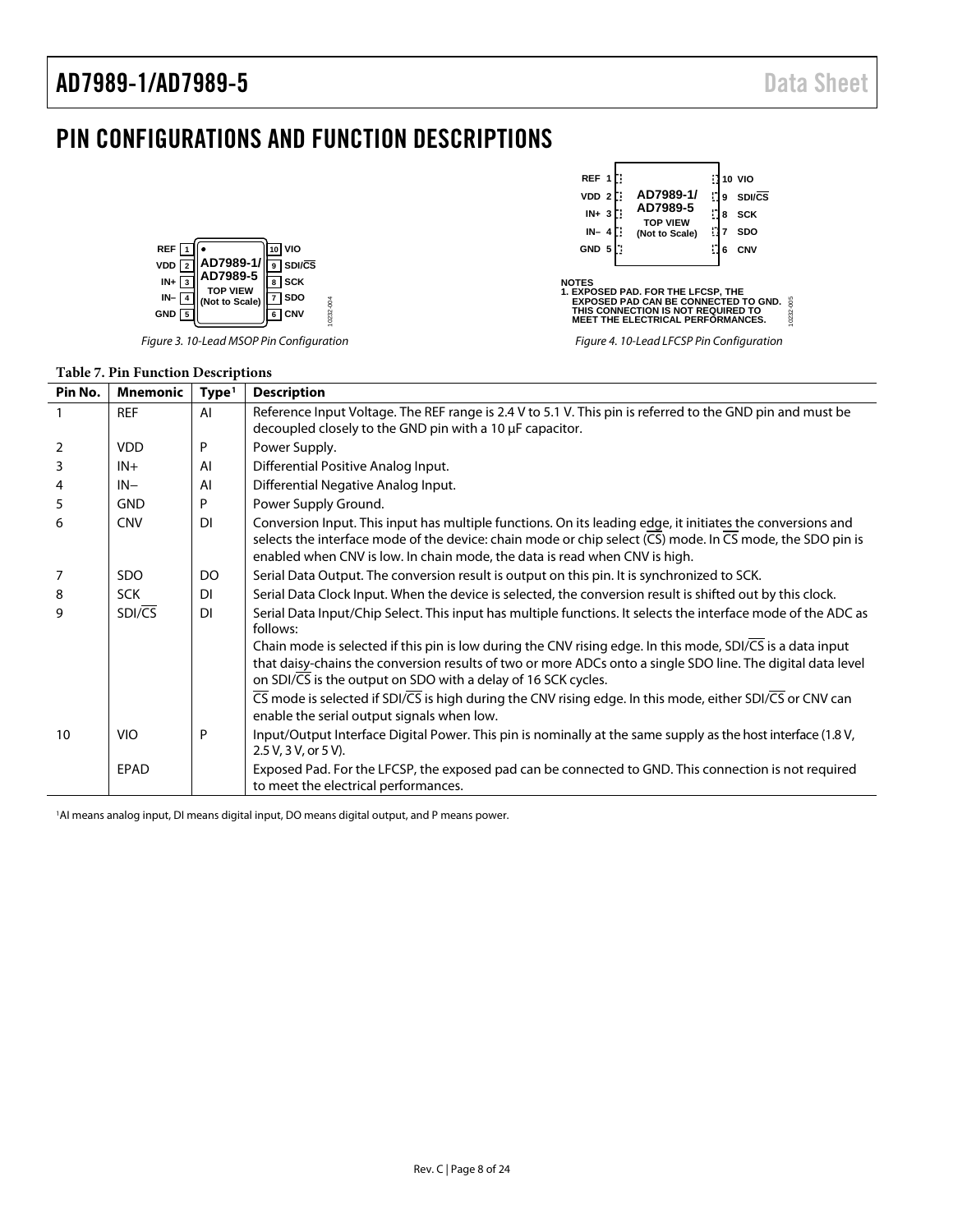# <span id="page-8-0"></span>TYPICAL PERFORMANCE CHARACTERISTICS

 $VDD = 2.5 V$ ,  $V_{REF} = 5.0 V$ ,  $VIO = 3.3 V$ .





*Figure 10[. AD7989-1](http://www.analog.com/AD7989-1?doc=ad7989-1_7989-5.pdf) FFT Plot*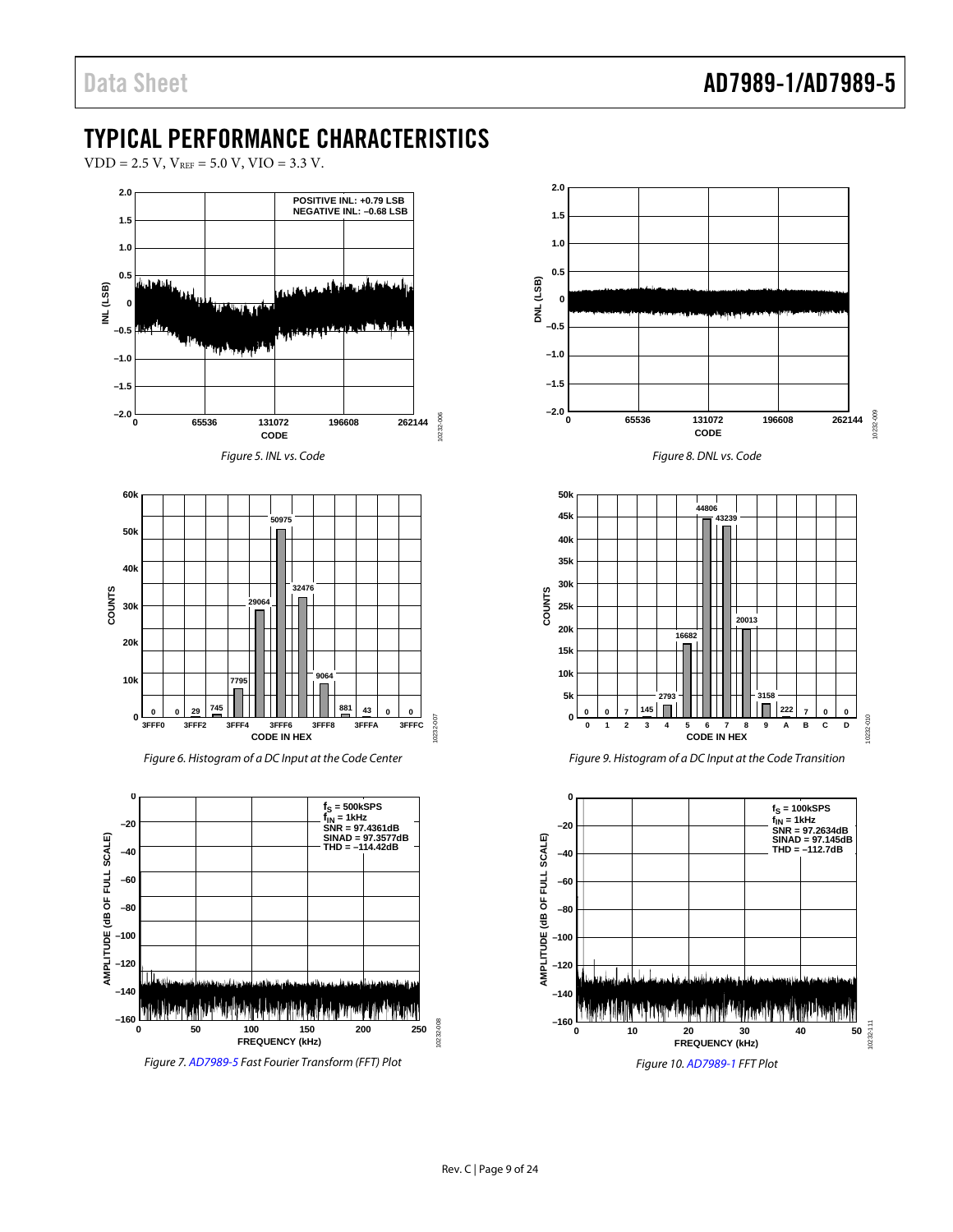10232-014

0232-01

**SFDR (dB)**

10232-015

0232-015

10232-016

10232-016

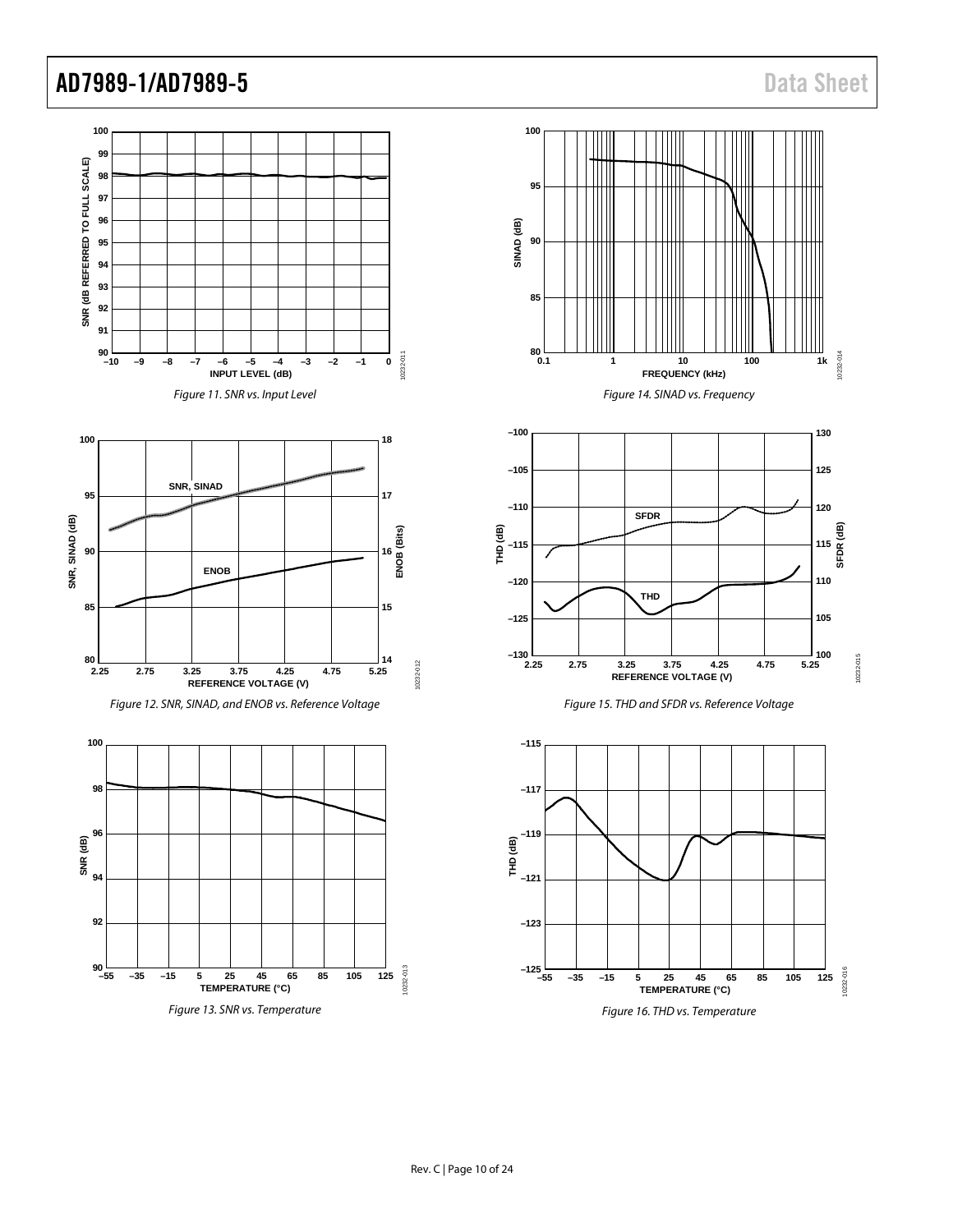## **0.7 IVDD 0.6** OPERATING CURRENTS (mA) **OPERATING CURRENTS (mA) 0.5 0.4 0.3 IREF 0.2 I**<sub>VIO</sub> **0.1** 0<br>2.375 10232-118 10232-118 **2.375 2.425 2.475 2.525 2.575 2.625 VDD VOLTAGE (V)**

*Figure 17. Operating Currents vs. VDD Voltage [\(AD7989-5\)](http://www.analog.com/AD7989-5?doc=ad7989-1_7989-5.pdf)*



*Figure 19. Operating Currents vs. Temperature [\(AD7989-5\)](http://www.analog.com/AD7989-5?doc=ad7989-1_7989-5.pdf)*

# Data Sheet **AD7989-1/AD7989-5 IVDD**

**0.14**

**0.12 0.10**

**0.08**



*Figure 22. Operating Currents vs. Temperature [\(AD7989-1\)](http://www.analog.com/ad7989-1?doc=ad7989-1_7989-5.pdf)*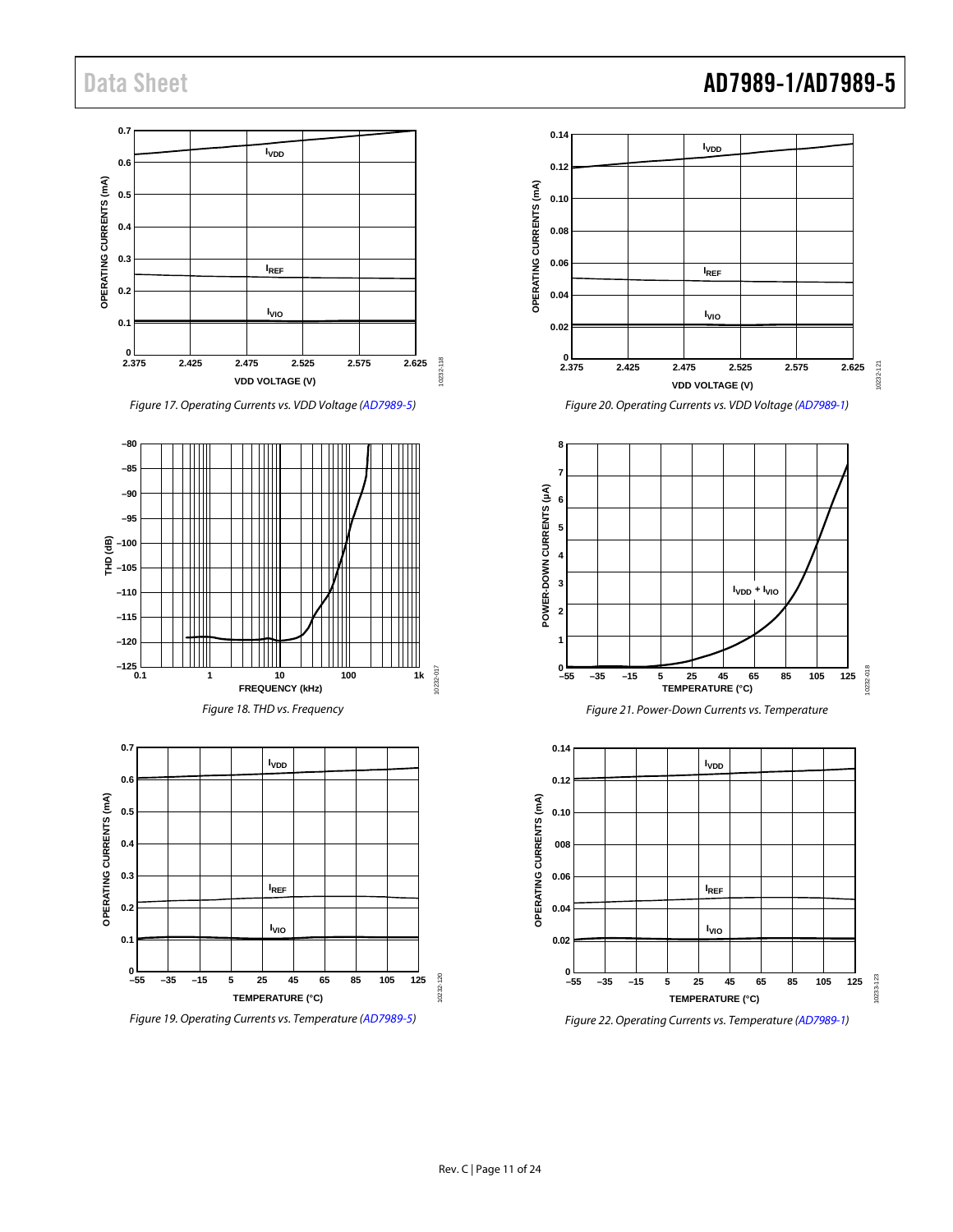# <span id="page-11-0"></span>**TERMINOLOGY**

# **Integral Nonlinearity Error (INL)**

INL refers to the deviation of each individual code from a line drawn from negative full scale through positive full scale. The point used as negative full scale occurs ½ LSB before the first code transition. Positive full scale is defined as a level 1½ LSB beyond the last code transition. The deviation is measured from the middle of each code to the true straight line (se[e Figure 24\)](#page-13-1).

## **Differential Nonlinearity Error (DNL)**

In an ideal ADC, code transitions are 1 LSB apart. DNL is the maximum deviation from this ideal value. It is often specified in terms of resolution for which no missing codes are guaranteed.

## **Zero Error**

Zero error is the difference between the ideal midscale voltage, that is, 0 V, and the actual voltage producing the midscale output code, that is, 0 LSB.

## **Gain Error**

The first code transition (from 100 … 00 to 100 …01) occurs at a level ½ LSB above nominal negative full scale (−4.999981 V for the ±5 V range). The last transition (from 011 … 10 to 011 … 11) occurs for an analog voltage 1½ LSB below the nominal full scale  $(+4.999943 \text{ V}$  for the  $\pm 5 \text{ V}$  range). The gain error is the deviation of the difference between the actual level of the last transition and the actual level of the first transition from the difference between the ideal levels.

## **Spurious-Free Dynamic Range (SFDR)**

SFDR is the difference, in decibels, between the rms amplitude of the input signal and the peak spurious signal.

## **Effective Number of Bits (ENOB)**

ENOB is a measurement of the resolution with a sine wave input. It is related to SINAD as follows:

*ENOB* = (*SINADdB* − 1.76)/6.02

and is expressed in bits.

## **Noise Free Code Resolution**

Noise free code resolution is the number of bits beyond which it is impossible to distinctly resolve individual codes. It is calculated as

*Noise Free Code Resolution* =  $log_2(2^N/Peak-to-Peak Noise)$ 

and is expressed in bits.

## **Effective Resolution**

Effective resolution is calculated as

*Effective Resolution* =  $log_2(2^N/RMS \text{ Input Noise})$ 

## **Total Harmonic Distortion (THD)**

THD is the ratio of the rms sum of the first five harmonic components to the rms value of a full-scale input signal and is expressed in decibels.

## **Dynamic Range**

Dynamic range is the ratio of the rms value of the full scale to the total rms noise measured with the inputs shorted together. The value for dynamic range is expressed in decibels. It is measured with a signal at −60 dB so it includes all noise sources and DNL artifacts.

## **Signal-to-Noise Ratio (SNR)**

SNR is the ratio of the rms value of the actual input signal to the rms sum of all other spectral components below the Nyquist frequency, excluding harmonics and dc. The value for SNR is expressed in decibels.

## **Signal-to-Noise-and-Distortion (SINAD) Ratio**

SINAD is the ratio of the rms value of the actual input signal to the rms sum of all other spectral components that are less than the Nyquist frequency, including harmonics but excluding dc. The value of SINAD is expressed in decibels.

## **Aperture Delay**

Aperture delay is the measure of the acquisition performance and is the time between the rising edge of the CNV input and when the input signal is held for a conversion.

## **Transient Response**

Transient response is the time required for the ADC to accurately acquire its input after a full-scale step function is applied.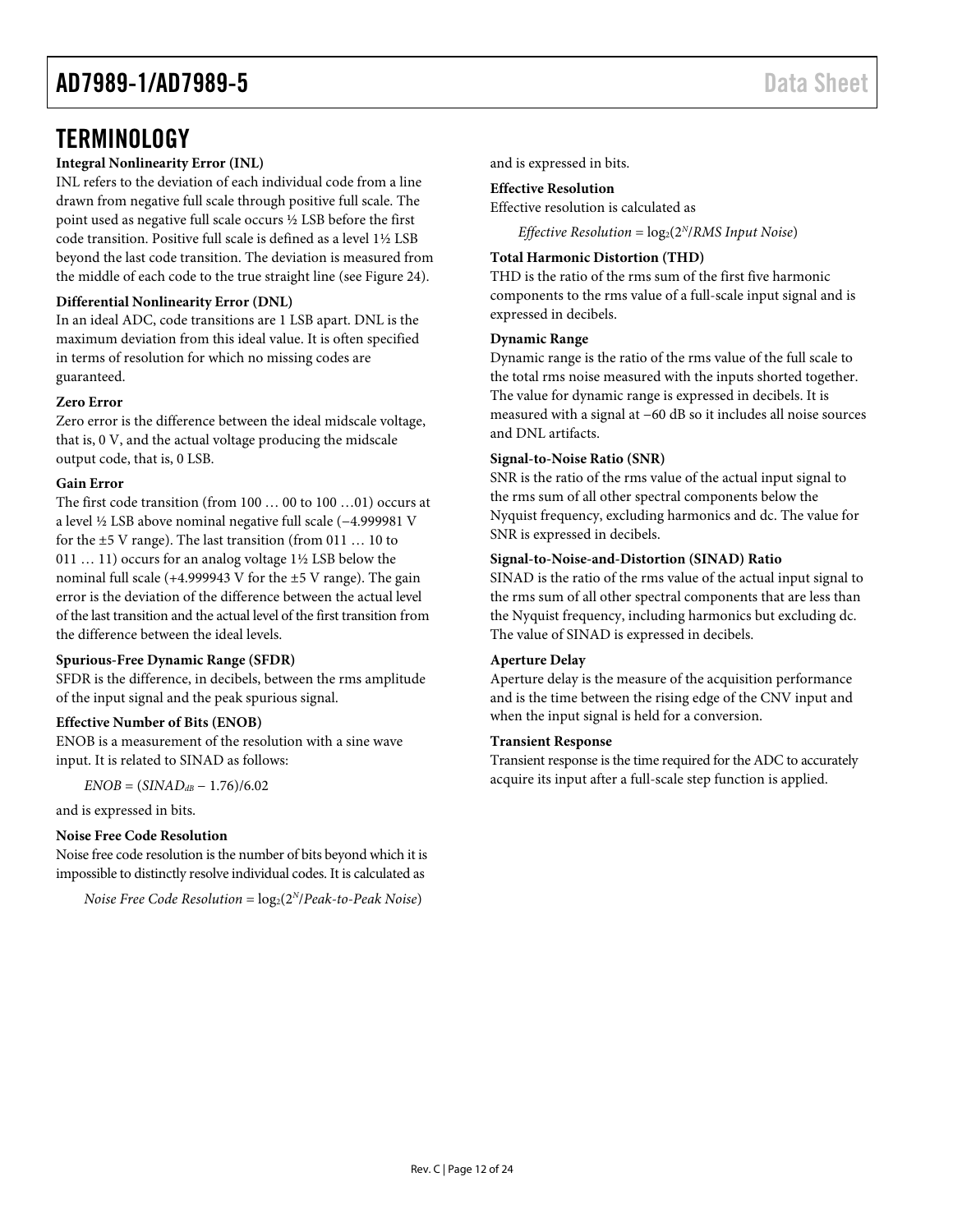<span id="page-12-0"></span>

# <span id="page-12-3"></span><span id="page-12-1"></span>**CIRCUIT INFORMATION**

The [AD7989-1/](http://www.analog.com/AD7989-1?doc=ad7989-1_7989-5.pdf)[AD7989-5](http://www.analog.com/AD7989-5?doc=ad7989-1_7989-5.pdf) are high speed, low power, singlesupply, precise, 18-bit ADCs using a successive approximation architecture.

Th[e AD7989-1](http://www.analog.com/AD7989-1?doc=ad7989-1_7989-5.pdf) is capable of converting 100,000 samples per second (100 kSPS), whereas th[e AD7989-5](http://www.analog.com/AD7989-5?doc=ad7989-1_7989-5.pdf) is capable of converting 500,000 samples per second (500 kSPS), and they power down between conversions. When operating at 100 kSPS, the ADC typically consumes 700 µW, making the [AD7989-1](http://www.analog.com/AD7989-1?doc=ad7989-1_7989-5.pdf) ideal for battery-powered applications.

The [AD7989-1/](http://www.analog.com/AD7989-1?doc=ad7989-1_7989-5.pdf)[AD7989-5](http://www.analog.com/AD7989-5?doc=ad7989-1_7989-5.pdf) provide the user with an on-chip track-and-hold amplifier and do not exhibit any pipeline delay or latency, making these devices ideal for multiple multiplexed channel applications.

The [AD7989-1/](http://www.analog.com/AD7989-1?doc=ad7989-1_7989-5.pdf)[AD7989-5](http://www.analog.com/AD7989-5?doc=ad7989-1_7989-5.pdf) can be interfaced to any 1.8 V to 5 V digital logic family. It is available in a 10-lead MSOP or a tiny 10 lead LFCSP that allows space savings and flexible configurations.

# <span id="page-12-2"></span>**CONVERTER OPERATION**

Th[e AD7989-1](http://www.analog.com/AD7989-1?doc=ad7989-1_7989-5.pdf)[/AD7989-5](http://www.analog.com/AD7989-5?doc=ad7989-1_7989-5.pdf) are a successive approximation ADCs based on a charge redistribution digital-to-analog converter (DAC)[. Figure 23](#page-12-3) shows the simplified schematic of the ADC. The capacitive DAC consists of two identical arrays of 18 binary weighted capacitors, which are connected to the two comparator inputs.

During the acquisition phase, terminals of the array tied to the input of the comparator are connected to GND via Switch SW+ and Switch SW−. All independent switches are connected to the analog inputs. Therefore, the capacitor arrays are used as sampling capacitors and acquire the analog signal on the IN+ input and IN− input. When the acquisition phase completes and the CNV input goes high, a conversion phase initiates. When the conversion phase begins, SW+ and SW− are opened first. The two capacitor arrays then disconnect from the inputs and connect to the GND input. Therefore, the differential voltage between the IN+ and IN− inputs captured at the end of the acquisition phase is applied to the comparator inputs, causing the comparator to become unbalanced. By switching each element of the capacitor array between GND and REF, the comparator input varies by binary weighted voltage steps (VREF/2, VREF/4 ... VREF/262,144). The control logic toggles these switches, starting with the MSB, to bring the comparator back into a balanced condition. After the completion of this process, the device returns to the acquisition phase, and the control logic generates the ADC output code.

Because th[e AD7989-1/](http://www.analog.com/AD7989-1?doc=ad7989-1_7989-5.pdf)[AD7989-5](http://www.analog.com/AD7989-5?doc=ad7989-1_7989-5.pdf) have an on-board conversion clock, the serial clock, SCK, is not required for the conversion process.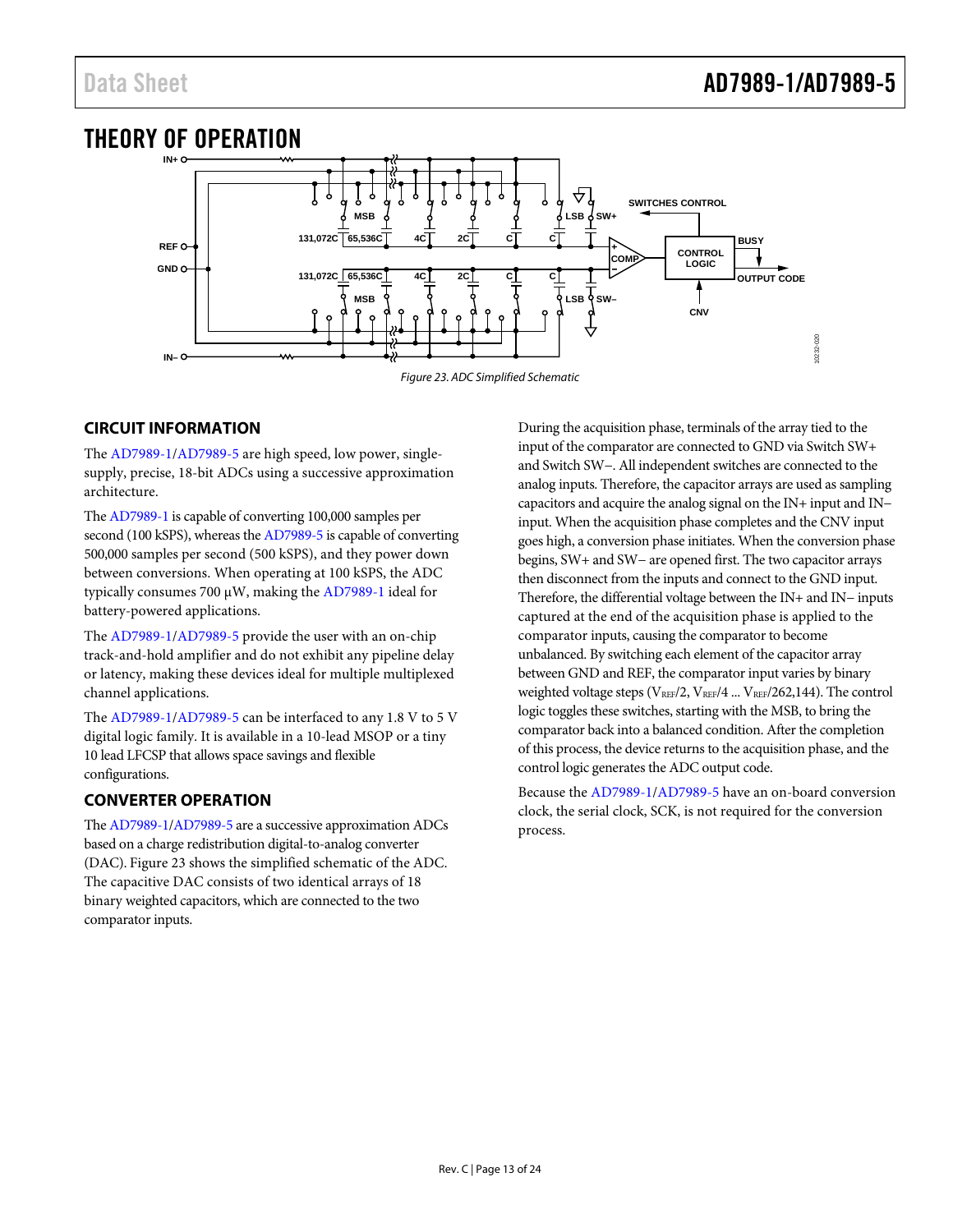# *Transfer Functions*

The ideal transfer characteristic for the [AD7989-1](http://www.analog.com/AD7989-1?doc=ad7989-1_7989-5.pdf)[/AD7989-5](http://www.analog.com/AD7989-5?doc=ad7989-1_7989-5.pdf) is shown in [Figure 24](#page-13-1) and [Table 8.](#page-13-2) 



### <span id="page-13-1"></span>*Figure 24. ADC Ideal Transfer Function*

## <span id="page-13-2"></span>**Table 8. Output Codes and Ideal Input Voltages**

| <b>Description</b> | <b>Analog Input</b><br>$V_{RFF} = 5 V$ | <b>Digital Output</b><br>Code (Hex) |
|--------------------|----------------------------------------|-------------------------------------|
| $+FSR - 1LSB$      | +4.999962 V                            | $0x1$ FFFF <sup>1</sup>             |
| Midscale $+1$ LSB  | $+38.15 \mu V$                         | 0x00001                             |
| Midscale           | 0 V                                    | 0x00000                             |
| Midscale - 1 LSB   | $-38.15 \mu V$                         | 0x3FFFF                             |
| $-FSR + 1$ LSB     | $-4.999962V$                           | 0x20001                             |
| $-FSR$             | $-5V$                                  | 0x20000 <sup>2</sup>                |

<sup>1</sup> This is also the code for an overranged analog input (V<sub>IN+</sub> − V<sub>IN−</sub> above V<sub>REF</sub> − V<sub>GND</sub>). <sup>2</sup> This is also the code for an underranged analog input ( $V_{IN+} - V_{IN-}$  below  $V_{GND}$ ).

# <span id="page-13-0"></span>**TYPICAL CONNECTION DIAGRAM**

[Figure 25](#page-13-3) shows an example of the recommended connection diagram for th[e AD7989-1](http://www.analog.com/AD7989-1?doc=ad7989-1_7989-5.pdf)[/AD7989-5](http://www.analog.com/AD7989-5?doc=ad7989-1_7989-5.pdf) when multiple supplies are available.

10232-022

0232-022



<span id="page-13-3"></span>**1SEE THE VOLTAGE REFERENCE INPUT SECTION FOR REFERENCE SELECTION. 2CREF IS USUALLY A 10µF CERAMIC CAPACITOR (X5R). SEE THE RECOMMENDED LAYOUT IN FIGURE 39 AND FIGURE 40. 3SEE THE DRIVER AMPLIFIER CHOICE SECTION. 4RECOMMENDED FILTER CONFIGURATION. SEE THE ANALOG INPUTS SECTION.**

10232-021

*Figure 25. Typical Application Diagram with Multiple Supplies*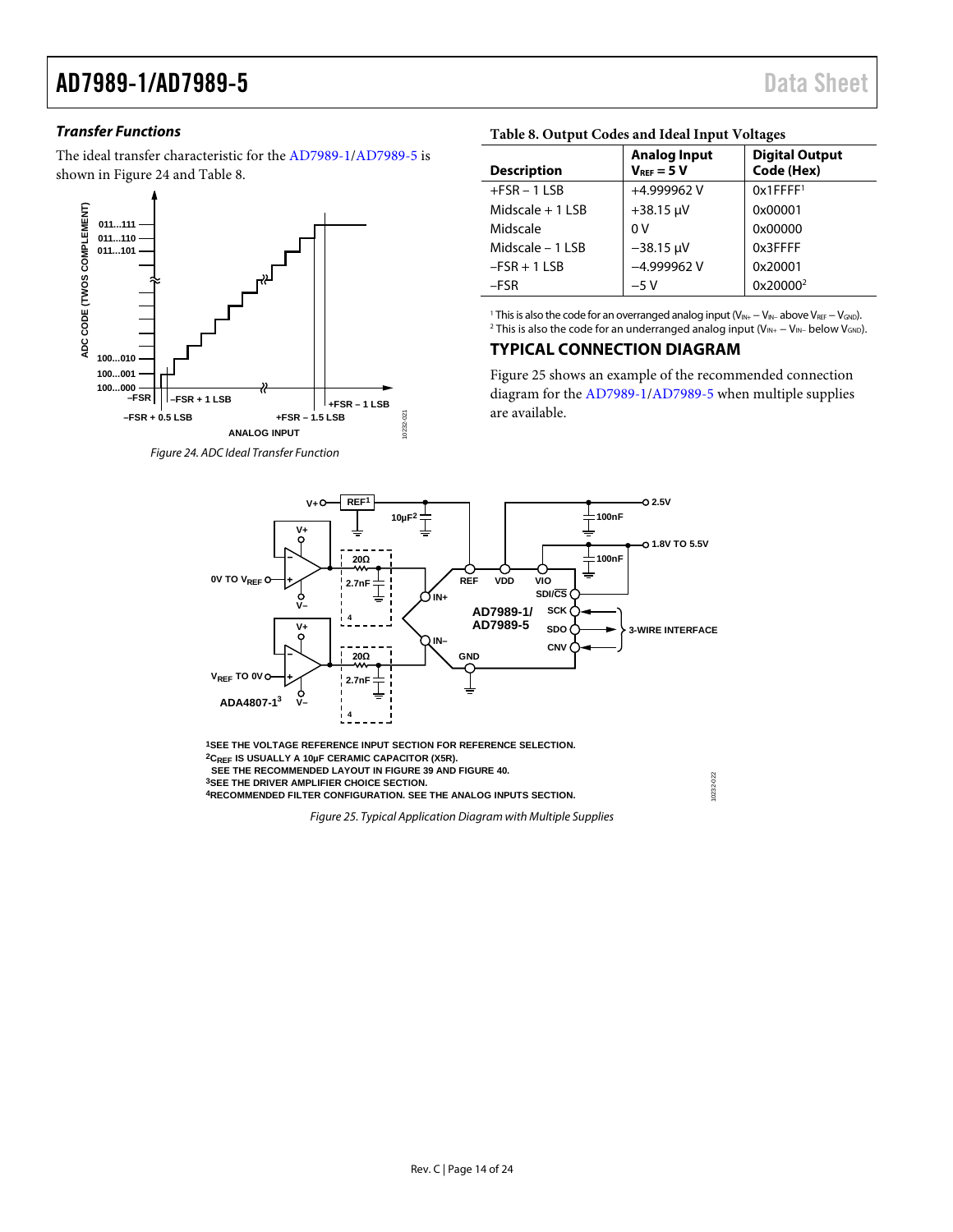# <span id="page-14-0"></span>**ANALOG INPUTS**

[Figure 26](#page-14-2) shows an equivalent circuit of the input structure of the [AD7989-1/](http://www.analog.com/AD7989-1?doc=ad7989-1_7989-5.pdf)[AD7989-5.](http://www.analog.com/AD7989-5?doc=ad7989-1_7989-5.pdf)

The two diodes, D1 and D2, provide electrostatic discharge (ESD) protection for the IN+ analog input and IN− analog input. Ensure the analog input signal does not exceed the reference input voltage (REF) by more than 0.3 V. If the analog input signal exceeds this level, the diodes become forward-biased and begin conducting current. These diodes can handle a forward-biased current of 130 mA maximum. However, if the supplies of the input buffer (for example, the supplies of th[e ADA4807-1](http://www.analog.com/ADA4807-1?doc=ad7989-1_7989-5.pdf) i[n Figure 25\)](#page-13-3) are different from those of REF, the analog input signal can eventually exceed the supply rails by more than 0.3 V. In such a case (for example, an input buffer with a short circuit), the current limitation can protect the device.



*Figure 26. Equivalent Analog Input Circuit* 

<span id="page-14-2"></span>The analog input structure allows the sampling of the true differential signal between IN+ and IN−. By using these differential inputs, signals common to both inputs are rejected.



*Figure 27. Analog Input CMRR vs. Frequency*

During the acquisition phase, the impedance of the analog inputs (IN+ or IN−) can be modeled as a parallel combination of Capacitor C<sub>PIN</sub> and the network formed by the series connection of  $R_{IN}$  and  $C_{IN}$ . C<sub>PIN</sub> is primarily the pin capacitance.  $R_{IN}$  is typically 400  $Ω$  and is a lumped component composed of serial resistors and the on resistance of the switches.  $C_{IN}$  is typically 30 pF and is mainly the ADC sampling capacitor.

During the sampling phase when the switches are closed, the input impedance is limited to  $C_{\text{PIN}}$ .  $R_{\text{IN}}$  and  $C_{\text{IN}}$  make a one-pole, lowpass filter that reduces undesirable aliasing effects and limits noise.

When the source impedance of the driving circuit is low, the [AD7989-1/](http://www.analog.com/AD7989-1?doc=ad7989-1_7989-5.pdf)[AD7989-5](http://www.analog.com/AD7989-5?doc=ad7989-1_7989-5.pdf) can be driven directly.

Large source impedances significantly affect the ac performance, especially THD. The dc performances are less sensitive to the input impedance. The maximum source impedance depends on the amount of THD that can be tolerated. The THD degrades as a function of the source impedance and the maximum input frequency.

# <span id="page-14-1"></span>**DRIVER AMPLIFIER CHOICE**

Although th[e AD7989-1/](http://www.analog.com/AD7989-1?doc=ad7989-1_7989-5.pdf)[AD7989-5](http://www.analog.com/AD7989-5?doc=ad7989-1_7989-5.pdf) is easy to drive, the driver amplifier must meet the following requirements:

The noise generated by the driver amplifier must be kept as low as possible to preserve the SNR and transition noise performance of the [AD7989-1/](http://www.analog.com/AD7989-1?doc=ad7989-1_7989-5.pdf)[AD7989-5.](http://www.analog.com/AD7989-5?doc=ad7989-1_7989-5.pdf) The noise from the driver is filtered by the one-pole, low-pass filter of the [AD7989-1/](http://www.analog.com/AD7989-1?doc=ad7989-1_7989-5.pdf)[AD7989-5](http://www.analog.com/AD7989-5?doc=ad7989-1_7989-5.pdf) analog input circuit made by  $R_{IN}$ and C<sub>IN</sub> or by the external filter, if one is used. Because the typical noise of the [AD7989-1](http://www.analog.com/AD7989-1?doc=ad7989-1_7989-5.pdf)[/AD7989-5](http://www.analog.com/AD7989-5?doc=ad7989-1_7989-5.pdf) is 40 µV rms, the SNR degradation due to the amplifier is

$$
SNR_{LOSS} = 20 \log \left( \frac{40}{\sqrt{40^2 + \frac{\pi}{2} f_{-3dB} (Ne_N)^2}} \right)
$$

where:

*f–3dB* is the input bandwidth, in megahertz, of th[e AD7989-1/](http://www.analog.com/AD7989-1?doc=ad7989-1_7989-5.pdf) [AD7989-5](http://www.analog.com/AD7989-5?doc=ad7989-1_7989-5.pdf) (10 MHz) or the cutoff frequency of the input filter, if one is used.

*N* is the noise gain of the amplifier (for example, 1 in buffer configuration).

*eN* is the equivalent input noise voltage of the op amp in nV/√Hz.

- For ac applications, use a driver with a THD performance commensurate with th[e AD7989-1](http://www.analog.com/AD7989-1?doc=ad7989-1_7989-5.pdf)[/AD7989-5.](http://www.analog.com/AD7989-5?doc=ad7989-1_7989-5.pdf)
- For multichannel, multiplexed applications, the driver amplifier and th[e AD7989-1](http://www.analog.com/AD7989-1?doc=ad7989-1_7989-5.pdf)[/AD7989-5](http://www.analog.com/AD7989-5?doc=ad7989-1_7989-5.pdf) analog input circuit must settle for a full-scale step onto the capacitor array at an 18-bit level (0.0004%, 4 ppm). In the data sheet of the amplifier, settling at 0.1% to 0.01% is more commonly specified. This settling can differ significantly from the settling time at an 18-bit level and must be verified prior to driver selection.

|  | Table 9. Recommended Driver Amplifiers |  |  |
|--|----------------------------------------|--|--|
|--|----------------------------------------|--|--|

| <b>Amplifier</b>        | <b>Typical Application</b>                       |
|-------------------------|--------------------------------------------------|
| ADA4805-1/<br>ADA4805-2 | Low noise, small size, and low power             |
| ADA4807-1/<br>ADA4807-2 | Very low noise and high frequency                |
| ADA4841-1/<br>ADA4841-2 | Low noise, low distortion and low power          |
| ADA4941-1               | Very low noise, low power single-to-differential |
| ADA4945-1               | Low noise, low distortion, fully differential    |
| LTC6363                 | Low power, low noise, fully differential         |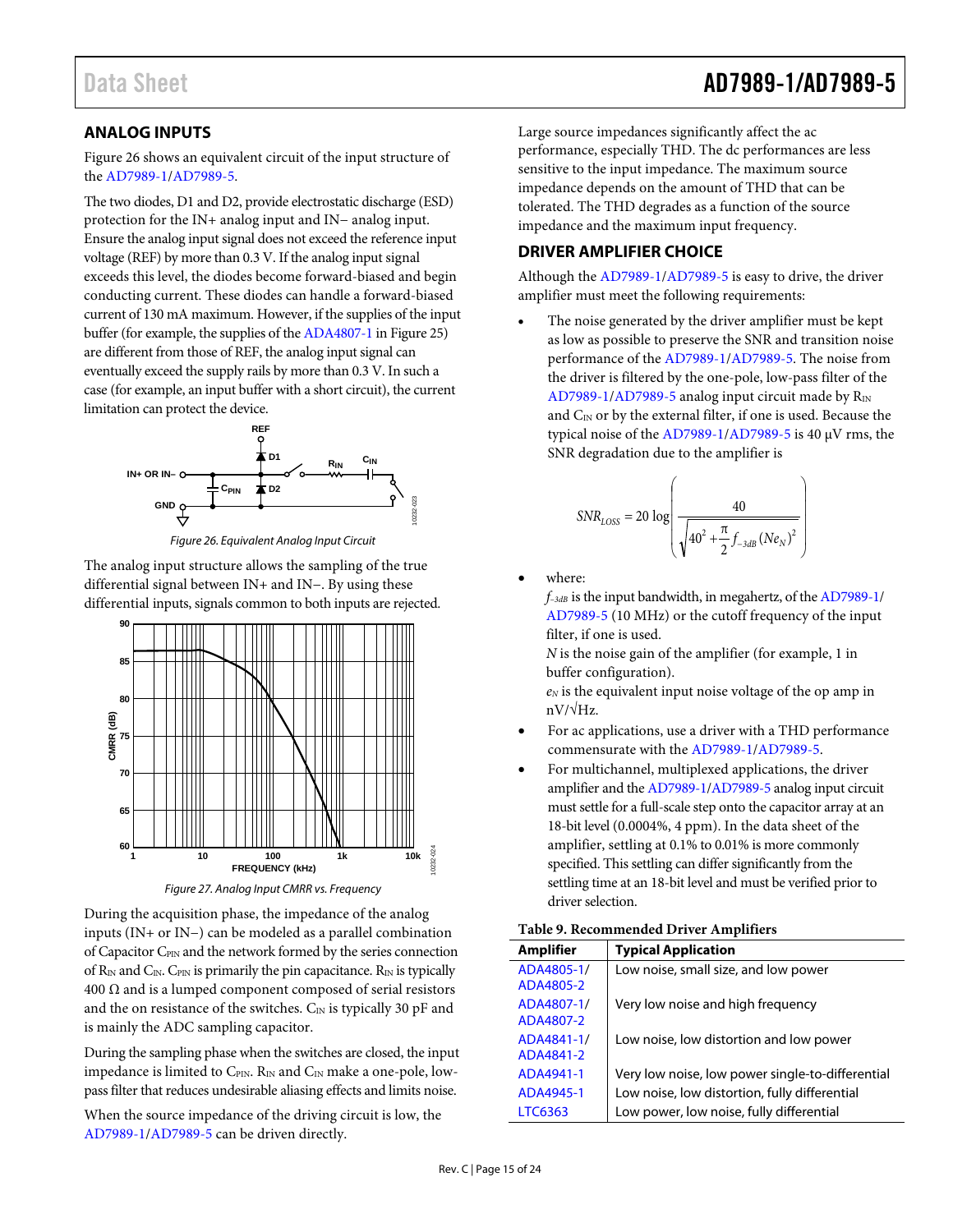# <span id="page-15-0"></span>**SINGLE-ENDED TO DIFFERENTIAL DRIVER**

For applications using a single-ended analog signal, either bipolar or unipolar, th[e ADA4941-1](http://www.analog.com/ada4941-1?doc=ad7989-1_7989-5.pdf) single-ended to differential driver allows a differential input to the device. The schematic is shown in [Figure 28.](#page-15-4)

R1 and R2 set the attenuation ratio between the input range and the ADC voltage range ( $V_{REF}$ ). R1, R2, and  $C_F$  are chosen depending on the desired input resistance, signal bandwidth, antialiasing, and noise contribution. For example, for the  $\pm 10$  V range with a 4 kΩ impedance,  $R2 = 1$  kΩ and  $R1 = 4$  kΩ.

R3 and R4 set the common mode on the IN− input, and R5 and R6 set the common mode on the IN+ input of the ADC. Ensure the common mode is close to VREF/2. For example, for the  $\pm 10$  V range with a single supply,  $R3 = 8.45$  k $\Omega$ ,  $R4 = 11.8$  k $\Omega$ ,  $R5 =$ 10.5 kΩ, and R6 = 9.76 kΩ.



*Figure 28. Single-Ended to Differential Driver Circuit*

# <span id="page-15-4"></span><span id="page-15-1"></span>**VOLTAGE REFERENCE INPUT**

Th[e AD7989-1](http://www.analog.com/AD7989-1?doc=ad7989-1_7989-5.pdf)[/AD7989-5](http://www.analog.com/AD7989-5?doc=ad7989-1_7989-5.pdf) voltage reference input, REF, has a dynamic input impedance and must, therefore, be driven by a low impedance source with efficient decoupling between the REF and GND pins, as explained in the [Layout](#page-19-2) section.

When REF is driven by a very low impedance source (for example, a reference buffer using th[e AD8031,](http://www.analog.com/AD8031?doc=ad7989-1_7989-5.pdf) th[e ADA4805-1,](http://www.analog.com/ADA4805-1?doc=ad7989-1_7989-5.pdf) or the [ADA4807-1\)](http://www.analog.com/ADA4807-1?doc=ad7989-1_7989-5.pdf), a 10 µF (X5R, 0805 size) ceramic chip capacitor is appropriate for optimum performance.

If using an unbuffered reference voltage, the decoupling value depends on the reference used. For instance, a 22 µF (X5R, 1206 size) ceramic chip capacitor is appropriate for optimum performance using a low temperature drift reference, such as the [ADR435,](http://www.analog.com/ADR435?doc=ad7989-1_7989-5.pdf) [ADR445,](http://www.analog.com/ADR445?doc=ad7989-1_7989-5.pdf) [LTC6655,](http://www.analog.com/LTC6655?doc=ad7989-1_7989-5.pdf) o[r ADR4550.](http://www.analog.com/ADR4550?doc=ad7989-1_7989-5.pdf)

If desired, use a reference decoupling capacitor with values as small as 2.2  $\mu$ F with a minimal impact on performance, especially DNL.

Regardless, there is no need for an additional lower value ceramic decoupling capacitor (for example, 100 nF) between the REF and GND pins.

# <span id="page-15-2"></span>**POWER SUPPLY**

Th[e AD7989-1](http://www.analog.com/AD7989-1?doc=ad7989-1_7989-5.pdf)[/AD7989-5](http://www.analog.com/AD7989-5?doc=ad7989-1_7989-5.pdf) use two power supply pins: a core supply (VDD) and a digital input/output interface supply (VIO). VIO allows direct interface with any logic between 1.8 V and 5.5 V. To reduce the number of supplies needed, tie VIO and VDD together. When VIO is greater than or equal to VDD, the [AD7989-1/](http://www.analog.com/AD7989-1?doc=ad7989-1_7989-5.pdf)[AD7989-5](http://www.analog.com/AD7989-5?doc=ad7989-1_7989-5.pdf) are insensitive to power supply sequencing. In normal operation, if the magnitude of VIO is less than the magnitude of VDD, VIO must be applied before VDD. Additionally, they are insensitive to power supply variations over a wide frequency range, as shown i[n Figure 29.](#page-15-5)



<span id="page-15-5"></span>The [AD7989-1/](http://www.analog.com/AD7989-1?doc=ad7989-1_7989-5.pdf)[AD7989-5](http://www.analog.com/AD7989-5?doc=ad7989-1_7989-5.pdf) power down automatically at the end of each conversion phase.

# <span id="page-15-3"></span>**DIGITAL INTERFACE**

Although th[e AD7989-1/](http://www.analog.com/AD7989-1?doc=ad7989-1_7989-5.pdf)[AD7989-5](http://www.analog.com/AD7989-5?doc=ad7989-1_7989-5.pdf) have a reduced number of pins, they offer flexibility in their serial interface modes.

When in  $\overline{CS}$  mode, the [AD7989-1/](http://www.analog.com/AD7989-1?doc=ad7989-1_7989-5.pdf)[AD7989-5](http://www.analog.com/AD7989-5?doc=ad7989-1_7989-5.pdf) are compatible with SPI, queued serial peripheral interface (QSPI), digital hosts, and digital signal processors (DSPs). In this mode, th[e AD7989-1/](http://www.analog.com/AD7989-1?doc=ad7989-1_7989-5.pdf) [AD7989-5](http://www.analog.com/AD7989-5?doc=ad7989-1_7989-5.pdf) can use either a 3-wire or 4-wire interface. A 3-wire interface using the CNV, SCK, and SDO signals minimizes wiring connections, which is useful, for instance, in isolated applications. A 4-wire interface using the SDI/CS, CNV, SCK, and SDO signals allows CNV, which initiates the conversions, to be independent of the readback timing (SDI). This is useful in low jitter sampling or simultaneous sampling applications.

When in chain mode, th[e AD7989-1/](http://www.analog.com/AD7989-1?doc=ad7989-1_7989-5.pdf)[AD7989-5](http://www.analog.com/AD7989-5?doc=ad7989-1_7989-5.pdf) provide a daisychain feature using the SDI input for cascading multiple ADCs on a single data line, similar to a shift register.

The mode in which the device operates depends on the SDI/CS level when the CNV rising edge occurs.  $\overline{\text{CS}}$  mode is selected if  $SDI/\overline{CS}$  is high, and chain mode is selected if  $SDI/\overline{CS}$  is low. The SDI/ $\overline{\text{CS}}$  hold time is such that when SDI/ $\overline{\text{CS}}$  and CNV are connected together, chain mode is always selected. The user must timeout the maximum conversion time prior to readback.

10232-025

1232.025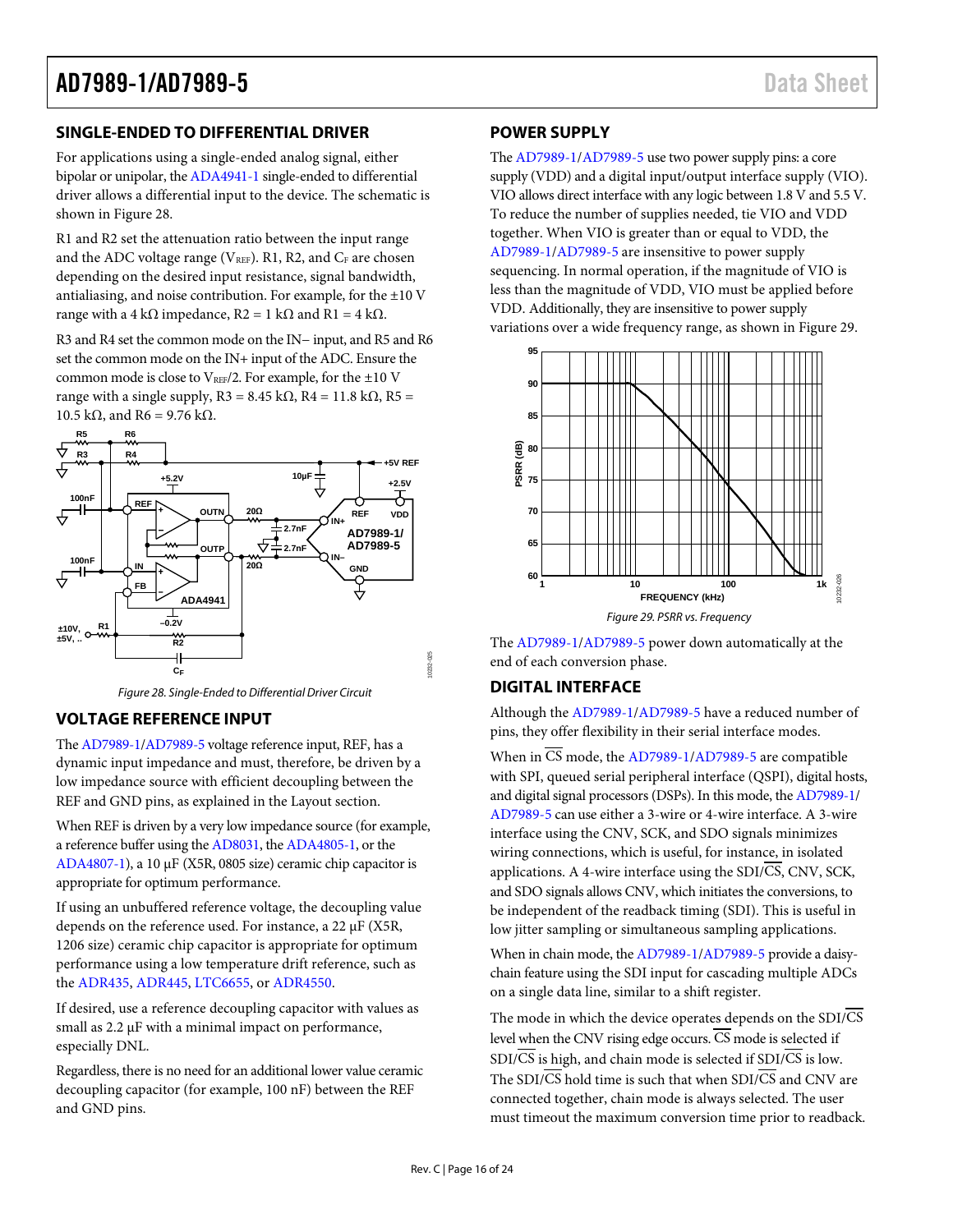# Data Sheet **AD7989-1/AD7989-5**

# <span id="page-16-0"></span>**CS MODE, 3-WIRE**

This mode is usually used when a single [AD7989-1/](http://www.analog.com/AD7989-1?doc=ad7989-1_7989-5.pdf)[AD7989-5](http://www.analog.com/AD7989-5?doc=ad7989-1_7989-5.pdf) is connected to an SPI-compatible digital host. The connection diagram is shown in [Figure 30,](#page-16-1) and the corresponding timing is given i[n Figure 31.](#page-16-2)

With  $SDI/\overline{CS}$  tied to VIO, a rising edge on CNV initiates a conversion, selects the  $\overline{\text{CS}}$  mode, and forces SDO to high impedance.

When the conversion is complete, th[e AD7989-1](http://www.analog.com/AD7989-1?doc=ad7989-1_7989-5.pdf)[/AD7989-5](http://www.analog.com/AD7989-5?doc=ad7989-1_7989-5.pdf) enter the acquisition phase and power down. When CNV goes low, the MSB is output onto SDO. The remaining data bits are clocked by subsequent SCK falling edges. The data is valid on both SCK edges. Although the rising edge can capture the data, a digital host using the SCK falling edge allows a faster reading rate, provided that it has an acceptable hold time. After the 18th SCK falling edge or when CNV goes high (whichever occurs first), SDO returns to high impedance.



*Figure 30. CS Mode, 3-Wire Connection Diagram (SDI High)*

<span id="page-16-1"></span>

<span id="page-16-2"></span>*Figure 31. CS Mode, 3-Wire Serial Interface Timing (SDI High)*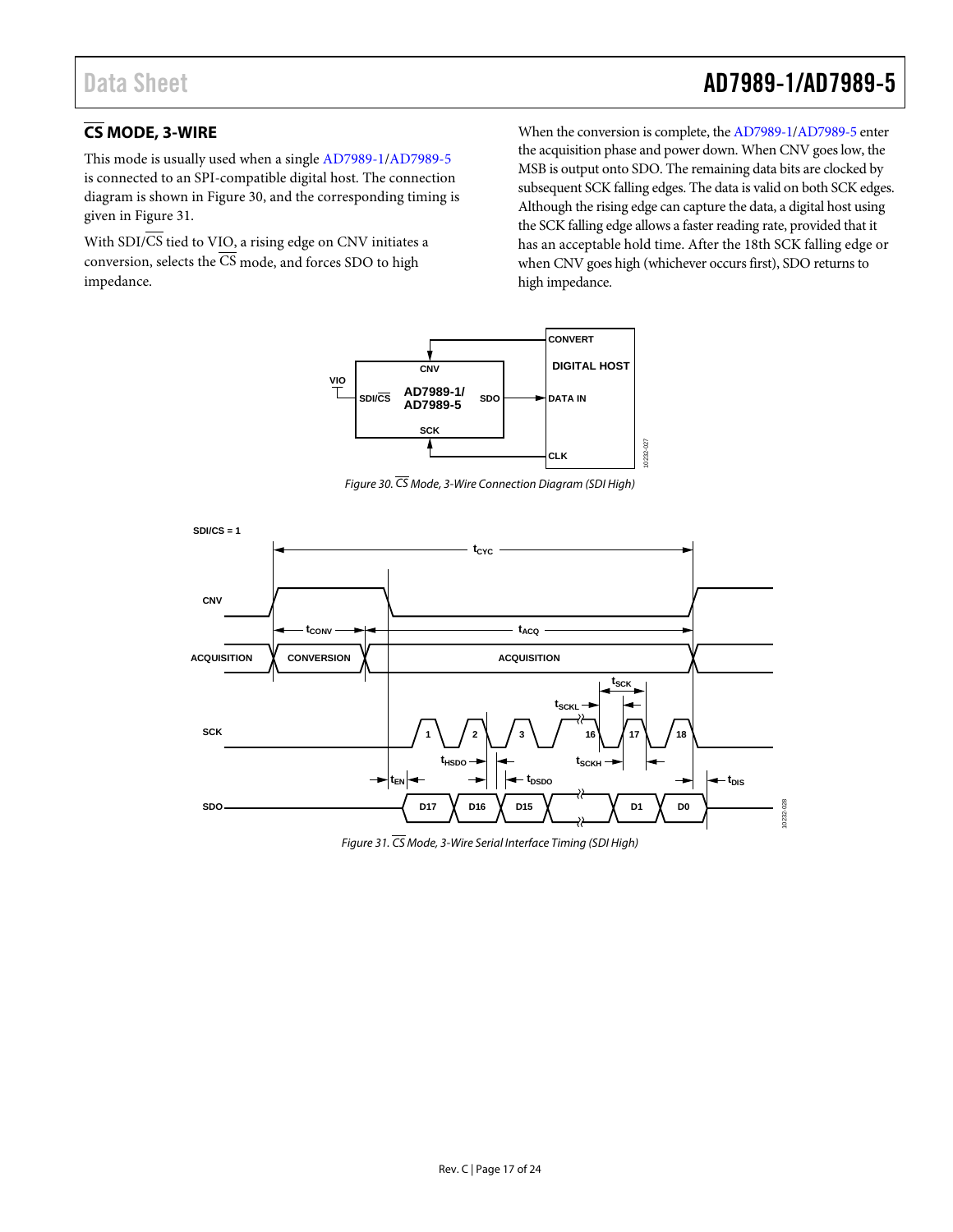# <span id="page-17-0"></span>**CS MODE, 4-WIRE**

This mode is usually used when multipl[e AD7989-1/](http://www.analog.com/AD7989-1?doc=ad7989-1_7989-5.pdf)[AD7989-5](http://www.analog.com/AD7989-5?doc=ad7989-1_7989-5.pdf) devices are connected to an SPI-compatible digital host.

A connection diagram example using two [AD7989-1](http://www.analog.com/AD7989-1?doc=ad7989-1_7989-5.pdf)[/AD7989-](http://www.analog.com/AD7989-5?doc=ad7989-1_7989-5.pdf) [5](http://www.analog.com/AD7989-5?doc=ad7989-1_7989-5.pdf) devices is shown in [Figure 32,](#page-17-1) and the corresponding timing is given in [Figure 33.](#page-17-2)

With SDI high, a rising edge on CNV initiates a conversion, selects SDI/CS mode, and forces SDO to high impedance. In this mode, CNV must be held high during the conversion phase and the subsequent data readback. If SDI/CS and CNV are low, SDO is driven low.

Prior to the minimum conversion time,  $SDI/\overline{CS}$  can select other SPI devices, such as analog multiplexers, but  $SDI/\overline{CS}$  must be returned high before the minimum conversion time elapses and then held high for the maximum possible conversion time.

When the conversion is complete, the [AD7989-1](http://www.analog.com/AD7989-1?doc=ad7989-1_7989-5.pdf)[/AD7989-5](http://www.analog.com/AD7989-5?doc=ad7989-1_7989-5.pdf) enter the acquisition phase and power down. Each ADC result can be read by bringing its  $SDI/\overline{CS}$  input low, which consequently outputs the MSB onto SDO. The remaining data bits are then clocked by subsequent SCK falling edges. The data is valid on both SCK edges. Although the rising edge can capture the data, a digital host using the SCK falling edge allows a faster reading rate, provided it has an acceptable hold time. After the 18<sup>th</sup> SCK falling edge or when  $SDI/\overline{CS}$  goes high (whichever occurs first), SDO returns to high impedance and another [AD7989-1/](http://www.analog.com/AD7989-1?doc=ad7989-1_7989-5.pdf)[AD7989-5](http://www.analog.com/AD7989-5?doc=ad7989-1_7989-5.pdf) can be read.



*Figure 32. CS Mode, 4-Wire Connection Diagram*

<span id="page-17-1"></span>

<span id="page-17-2"></span>*Figure 33. CS Mode, 4-Wire Serial Interface Timing*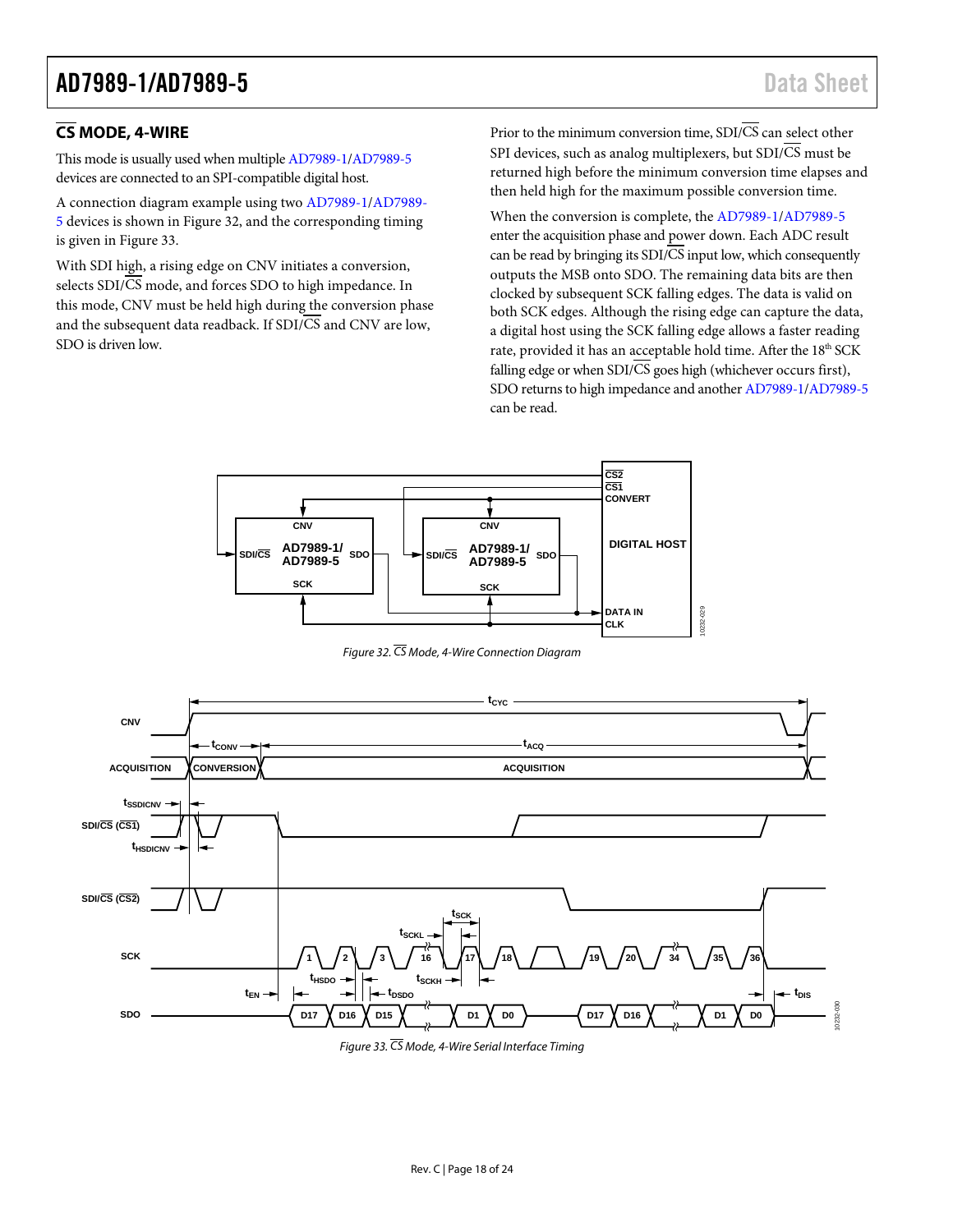# Data Sheet **AD7989-1/AD7989-5**

# <span id="page-18-0"></span>**CHAIN MODE**

This mode can daisy-chain multiple [AD7989-1](http://www.analog.com/AD7989-1?doc=ad7989-1_7989-5.pdf)[/AD7989-5](http://www.analog.com/AD7989-5?doc=ad7989-1_7989-5.pdf) devices on a 3-wire serial interface. This feature reduces component count and wiring connections, for example, in isolated multiconverter applications or for systems with a limited interfacing capacity. Data readback is analogous to clocking a shift register.

A connection diagram example using tw[o AD7989-1](http://www.analog.com/AD7989-1?doc=ad7989-1_7989-5.pdf)[/AD7989-5](http://www.analog.com/AD7989-5?doc=ad7989-1_7989-5.pdf) devices is shown in [Figure 34,](#page-18-1) and the corresponding timing is given i[n Figure 35.](#page-18-2)

When SDI/CS and CNV are low, SDO is driven low. With SCK low, a rising edge on CNV initiates a conversion, and selects the chain mode.

In this mode, CNV is held high during the conversion phase and the subsequent data readback. When the conversion is complete, the MSB is output onto SDO and th[e AD7989-1/](http://www.analog.com/AD7989-1?doc=ad7989-1_7989-5.pdf) [AD7989-5](http://www.analog.com/AD7989-5?doc=ad7989-1_7989-5.pdf) enter the acquisition phase and power down. The remaining data bits stored in the internal shift register are clocked by subsequent SCK falling edges. For each ADC, SDI feeds the input of the internal shift register and is clocked by the SCK falling edge. Each ADC in the chain outputs its data MSB first, and  $18 \times N$  clocks are required to read back the N ADCs. The data is valid on both SCK edges. Although the rising edge can capture the data, a digital host using the SCK falling edge allows a faster reading rate and, consequently, more [AD7989-1/](http://www.analog.com/AD7989-1?doc=ad7989-1_7989-5.pdf)[AD7989-5](http://www.analog.com/AD7989-5?doc=ad7989-1_7989-5.pdf) devices in the chain, provided that the digital host has an acceptable hold time. The maximum conversion rate may be reduced due to the total readback time.



*Figure 34. Chain Mode Connection Diagram*

<span id="page-18-1"></span>

<span id="page-18-2"></span>*Figure 35. Chain Mode Serial Interface Timing*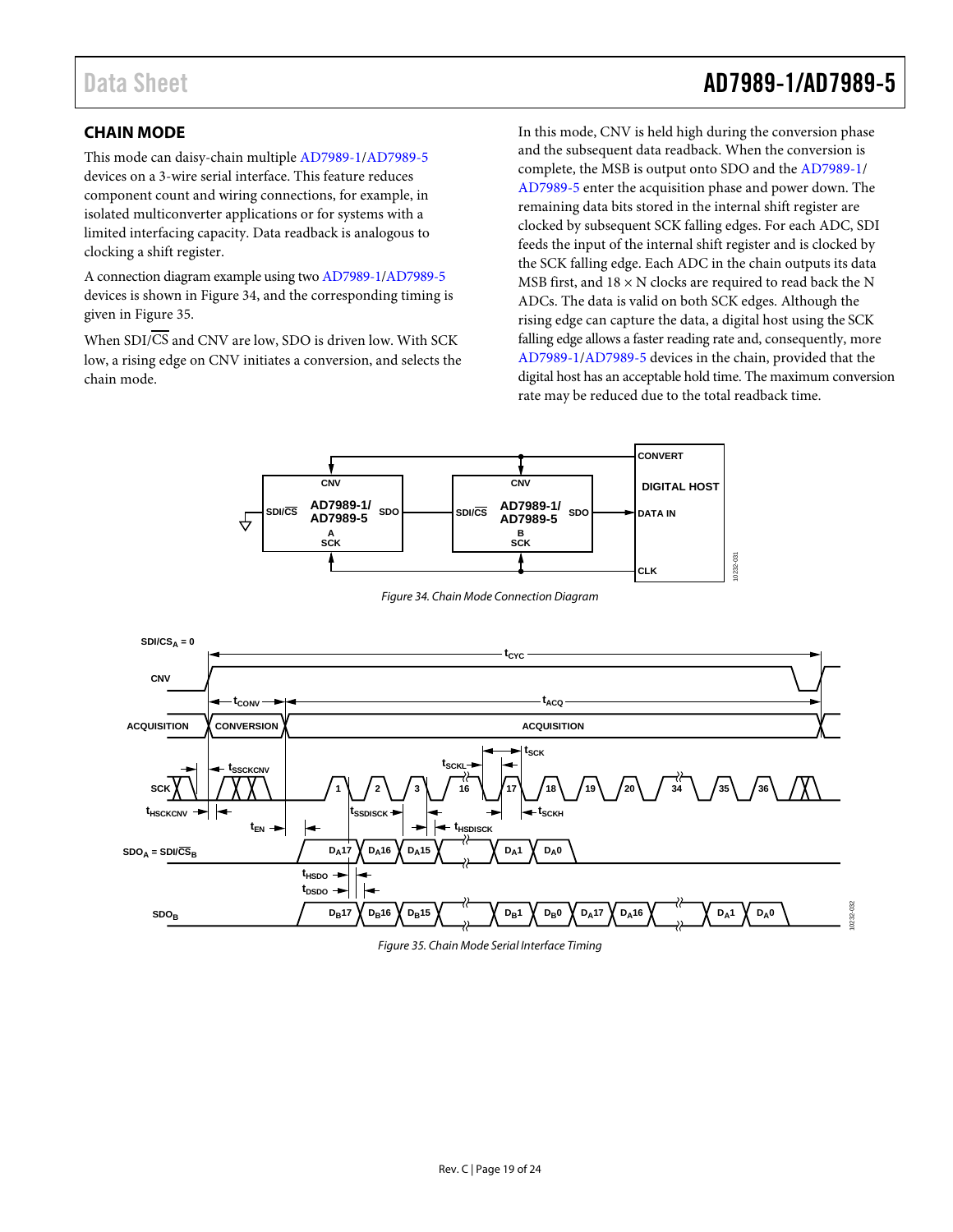# <span id="page-19-0"></span>APPLICATIONS INFORMATION **INTERFACING TO BLACKFIN® DSP**

<span id="page-19-1"></span>The [AD7989-1/](http://www.analog.com/AD7989-1?doc=ad7989-1_7989-5.pdf)[AD7989-5](http://www.analog.com/AD7989-5?doc=ad7989-1_7989-5.pdf) can easily connect to a DSP, SPI, or SPORT. The SPI configuration is straightforward using the standard SPI interface, as shown i[n Figure 36.](#page-19-3) 



*Figure 36. Typical Connection to Blackfin SPI Interface*

<span id="page-19-3"></span>Similarly, the SPORT interface can interface to this ADC. The SPORT interface has some benefits in that it can use direct memory access (DMA) and provides a lower jitter CNV signal generated from a hardware counter.

Some glue logic may be required between SPORT and the [AD7989-1/](http://www.analog.com/AD7989-1?doc=ad7989-1_7989-5.pdf)[AD7989-5](http://www.analog.com/AD7989-5?doc=ad7989-1_7989-5.pdf) interface. Th[e EVAL-AD7989-5SDZ](http://www.analog.com/eval-ad7989-5sdz?doc=ad7989-1_7989-5.pdf) evaluation board for the [AD7989-1/](http://www.analog.com/AD7989-1?doc=ad7989-1_7989-5.pdf)[AD7989-5](http://www.analog.com/AD7989-5?doc=ad7989-1_7989-5.pdf) interfaces directly to the SPORT of the Blackfin-based [\(ADSP-BF527\)](http://www.analog.com/ADSP-BF527?doc=ad7989-1_7989-5.pdf) SDP board. The configuration used for the SPORT interface requires the addition of some glue logic as shown i[n Figure 37.](#page-19-4)  The SCK input to the ADC was gated off when CNV was high to keep the SCK line static while converting the data, thereby ensuring the best integrity of the result. This approach uses an AND gate and a NOT gate for the SCK path. The other logic gates used on the RSCLK and RFS paths are for delay matching purposes and may not be necessary when path lengths are short.

This is one approach to using the SPORT interface for the [AD7989-1/](http://www.analog.com/AD7989-1?doc=ad7989-1_7989-5.pdf)[AD7989-5](http://www.analog.com/AD7989-5?doc=ad7989-1_7989-5.pdf) ADC; there can be other solutions similar to this approach.



<span id="page-19-4"></span>*Figure 37. Th[e EVAL-AD7989-5SDZ](http://www.analog.com/eval-ad7989-5sdz?doc=ad7989-1_7989-5.pdf) Evaluation Board Connection to Blackfin SPORT Interface*

# <span id="page-19-2"></span>**LAYOUT**

The printed circuit board (PCB) that houses th[e AD7989-1/](http://www.analog.com/AD7989-1?doc=ad7989-1_7989-5.pdf) [AD7989-5](http://www.analog.com/AD7989-5?doc=ad7989-1_7989-5.pdf) must be designed so the analog and digital sections are separated and confined to certain areas of the PCB. The pinout of the [AD7989-1/](http://www.analog.com/AD7989-1?doc=ad7989-1_7989-5.pdf)[AD7989-5,](http://www.analog.com/AD7989-5?doc=ad7989-1_7989-5.pdf) with its analog signals on the left side and its digital signals on the right side, eases this task.

Avoid running digital lines under the device because these couple noise onto the die, unless a ground plane under the [AD7989-1/](http://www.analog.com/AD7989-1?doc=ad7989-1_7989-5.pdf)[AD7989-5](http://www.analog.com/AD7989-5?doc=ad7989-1_7989-5.pdf) is used as a shield. Do not run fast switching signals, such as CNV or clocks, near analog signal paths. Avoid crossover of digital and analog signals.

Using at least one ground plane is recommended. The ground plane can be common or split between the digital and analog sections. In the latter case, join the planes underneath the [AD7989-1/](http://www.analog.com/AD7989-1?doc=ad7989-1_7989-5.pdf)[AD7989-5](http://www.analog.com/AD7989-5?doc=ad7989-1_7989-5.pdf) devices.

Th[e AD7989-1](http://www.analog.com/AD7989-1?doc=ad7989-1_7989-5.pdf)[/AD7989-5](http://www.analog.com/AD7989-5?doc=ad7989-1_7989-5.pdf) voltage reference input, REF, has a dynamic input impedance. Decouple REF with minimal parasitic inductances by placing the reference decoupling ceramic capacitor close to, but ideally right up against, the REF and GND pins and connecting them with wide, low impedance traces.

Finally, decouple the power supplies of th[e AD7989-1](http://www.analog.com/AD7989-1?doc=ad7989-1_7989-5.pdf)[/AD7989-5,](http://www.analog.com/AD7989-5?doc=ad7989-1_7989-5.pdf) VDD and VIO, with ceramic capacitors, typically 100 nF, placed close to the [AD7989-1](http://www.analog.com/AD7989-1?doc=ad7989-1_7989-5.pdf)[/AD7989-5](http://www.analog.com/AD7989-5?doc=ad7989-1_7989-5.pdf) and connected using short, wide traces to provide low impedance paths and to reduce the effect of glitches on the power supply lines.

An example of a layout following these rules is shown i[n Figure 38](#page-20-1) an[d Figure 39.](#page-20-2)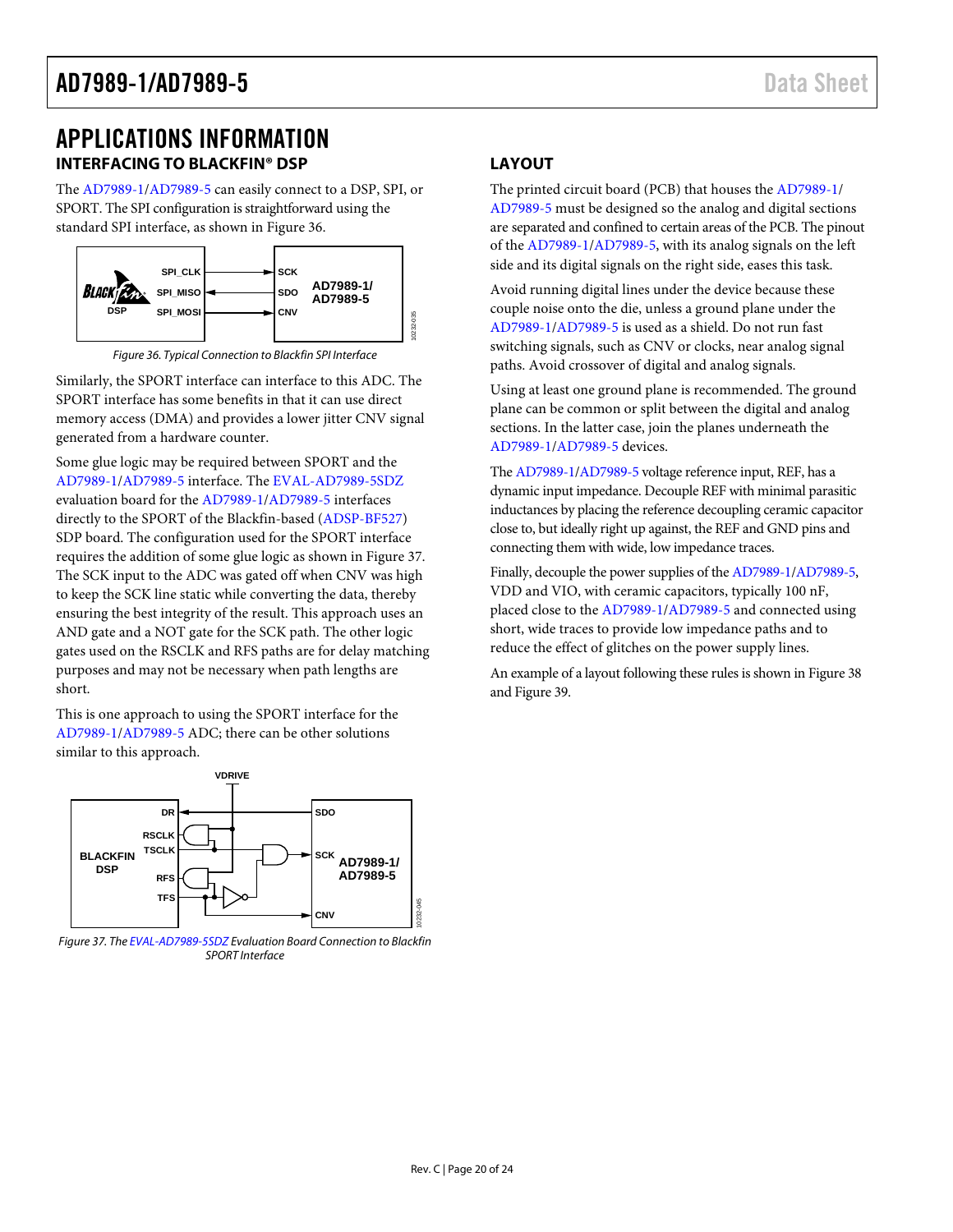# Data Sheet **AD7989-1/AD7989-5**

# <span id="page-20-0"></span>**EVALUATIN[G AD7989-1](http://www.analog.com/AD7989-1?doc=ad7989-1_7989-5.pdf)[/AD7989-5](http://www.analog.com/AD7989-5?doc=ad7989-1_7989-5.pdf) PERFORMANCE**

Other recommended layouts for th[e AD7989-1/](http://www.analog.com/AD7989-1?doc=ad7989-1_7989-5.pdf)[AD7989-5](http://www.analog.com/AD7989-5?doc=ad7989-1_7989-5.pdf) are outlined in [UG-340](http://www.analog.com/ug-340?doc=ad7989-1_7989-5.pdf) user guide for the [EVAL-AD7989-5SDZ.](http://www.analog.com/eval-ad7989-5sdz?doc=ad7989-1_7989-5.pdf) The evaluation board package includes a fully assembled and tested evaluation board, the user guide, and software for controlling the evaluation board from a PC via the [EVAL-SDP-](http://www.analog.com/eval-sdp-cb1z?doc=ad7989-1_7989-5.pdf)[CB1Z.](http://www.analog.com/eval-sdp-cb1z?doc=ad7989-1_7989-5.pdf)

<span id="page-20-1"></span>

*Figure 38. Recommended Layout of th[e AD7989-1/](http://www.analog.com/AD7989-1?doc=ad7989-1_7989-5.pdf)[AD7989-5](http://www.analog.com/AD7989-5?doc=ad7989-1_7989-5.pdf) (Top Layer)*

<span id="page-20-2"></span>

*Figure 39. Recommended Layout of th[e AD7989-1/](http://www.analog.com/AD7989-1?doc=ad7989-1_7989-5.pdf)[AD7989-5](http://www.analog.com/AD7989-5?doc=ad7989-1_7989-5.pdf) (Bottom Layer)*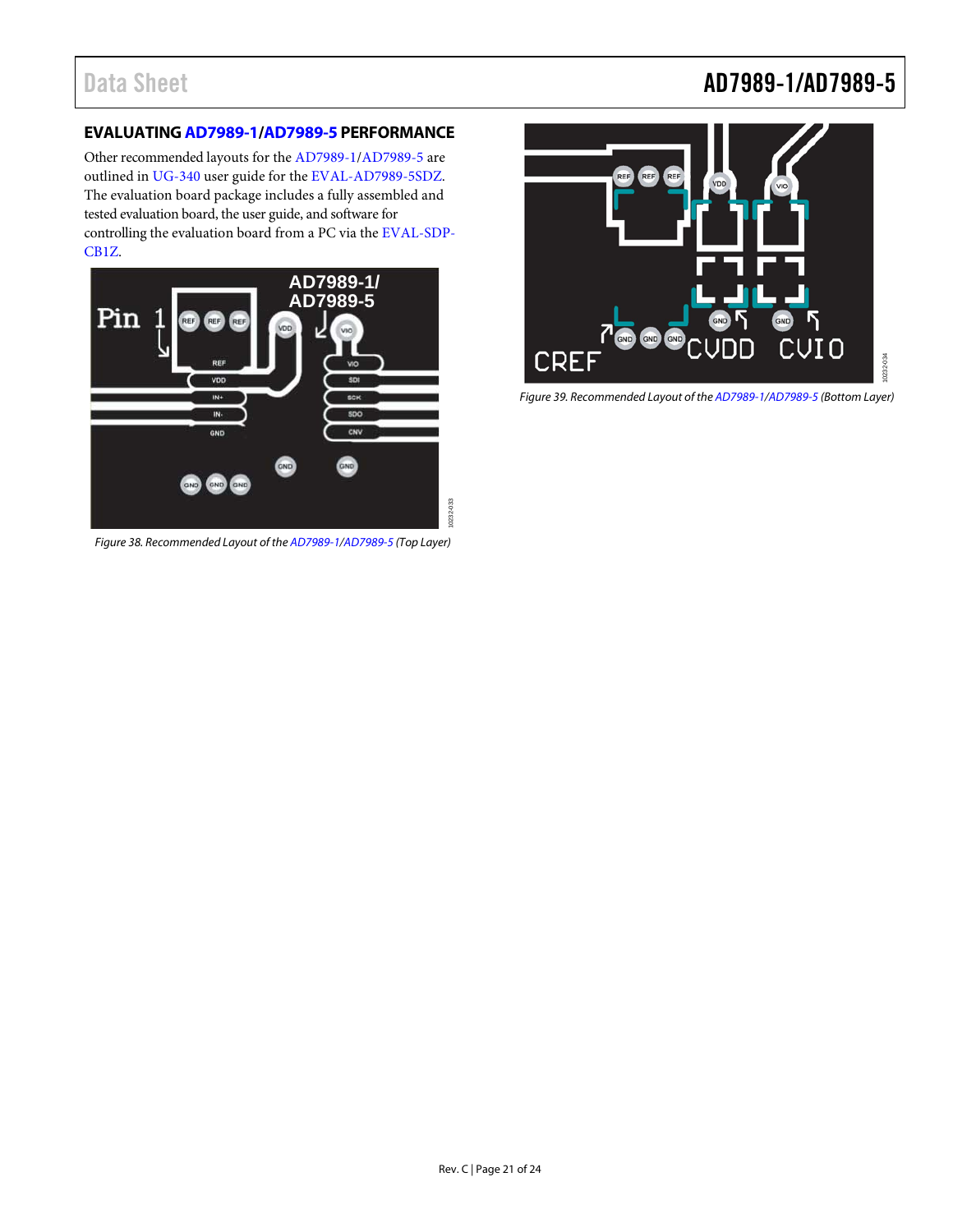# <span id="page-21-0"></span>OUTLINE DIMENSIONS



*Figure 41. 10-Lead Lead Frame Chip Scale Package [LFCSP] 3 mm × 3 mm Body, Very Very Thin, Dual Lead (CP-10-9) Dimensions shown in millimeters*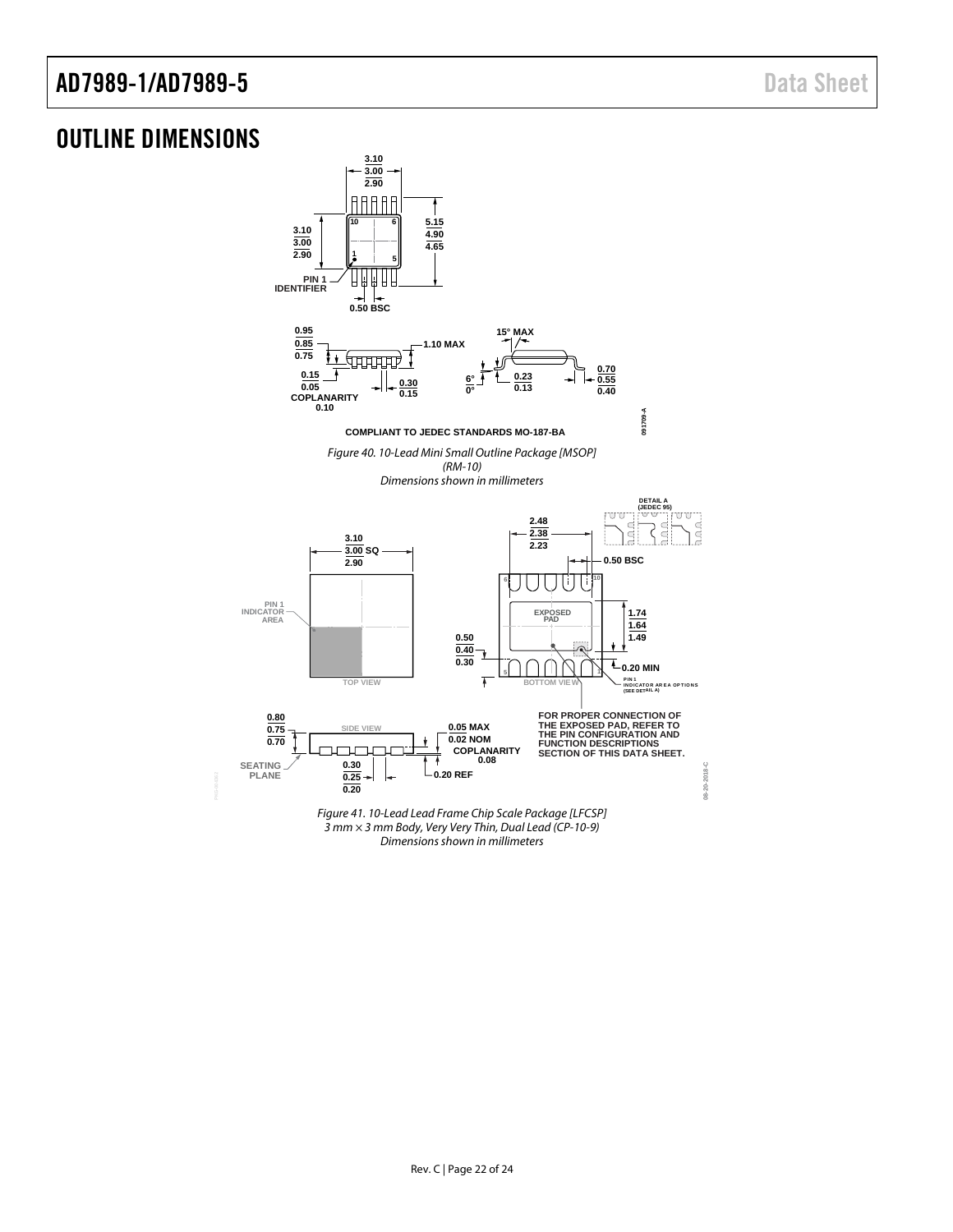# Data Sheet **AD7989-1/AD7989-5**

# <span id="page-22-0"></span>**ORDERING GUIDE**

|                          | <b>Temperature</b>                 |                                               | Package       |                  | Ordering        |
|--------------------------|------------------------------------|-----------------------------------------------|---------------|------------------|-----------------|
| Model <sup>1, 2, 3</sup> | Range                              | <b>Package Description</b>                    | <b>Option</b> | <b>Branding</b>  | <b>Quantity</b> |
| AD7989-1BRMZ             | $-40^{\circ}$ C to $+85^{\circ}$ C | 10-Lead MSOP, Tube                            | <b>RM-10</b>  | C76              | 50              |
| AD7989-1BRMZ-RL7         | $-40^{\circ}$ C to $+85^{\circ}$ C | 10-Lead MSOP, 7" Tape and Reel                | RM-10         | C <sub>76</sub>  | 1,000           |
| AD7989-1BCPZ-RL7         | $-40^{\circ}$ C to $+85^{\circ}$ C | 10-Lead LFCSP, 7" Tape and Reel               | $CP-10-9$     | C80              | 1,500           |
| AD7989-1BCPZ-R2          | $-40^{\circ}$ C to $+85^{\circ}$ C | 10-Lead LFCSP                                 | $CP-10-9$     | C80              | 250             |
| AD7989-5BRMZ             | $-40^{\circ}$ C to $+85^{\circ}$ C | 10-Lead MSOP, Tube                            | <b>RM-10</b>  | C <sub>7</sub> N | 50              |
| AD7989-5BRMZ-RL7         | $-40^{\circ}$ C to $+85^{\circ}$ C | 10-Lead MSOP, 7" Tape and Reel                | RM-10         | C <sub>7</sub> N | 1,000           |
| AD7989-5BCPZ-RL7         | $-40^{\circ}$ C to $+85^{\circ}$ C | 10-Lead LFCSP, 7" Tape and Reel               | $CP-10-9$     | C7Y              | 1,500           |
| AD7989-5BCPZ-R2          | $-40^{\circ}$ C to $+85^{\circ}$ C | 10-Lead LFCSP                                 | $CP-10-9$     | C7Y              | 250             |
| EVAL-AD7989-5SDZ         |                                    | Evaluation Board with AD7989-5 Populated; Use |               |                  |                 |
|                          |                                    | for Evaluation of Both AD7989-1 and AD7989-5  |               |                  |                 |
| EVAL-SDP-CB1Z            |                                    | System Demonstration Board, Used as a         |               |                  |                 |
|                          |                                    | Controller Board for Data Transfer via USB    |               |                  |                 |
|                          |                                    | Interface to PC                               |               |                  |                 |

 $1 Z =$  RoHS Compliant Part.

<sup>2</sup> Th[e EVAL-AD7989-5SDZ](http://www.analog.com/eval-ad7989-5sdz?doc=AD7989-1_AD7989-5.pdf) board can be used as a standalone evaluation board or in conjunction with th[e EVAL-SDP-CB1Z](http://www.analog.com/eval-sdp-cb1z?doc=ad7989-1_7989-5.pdf) for evaluation/demonstration purposes.

<sup>3</sup> Th[e EVAL-SDP-CB1Z](http://www.analog.com/eval-sdp-cb1z?doc=ad7989-1_7989-5.pdf) board allows a PC to control and communicate with all Analog Devices, Inc., evaluation boards ending in the SD designator.